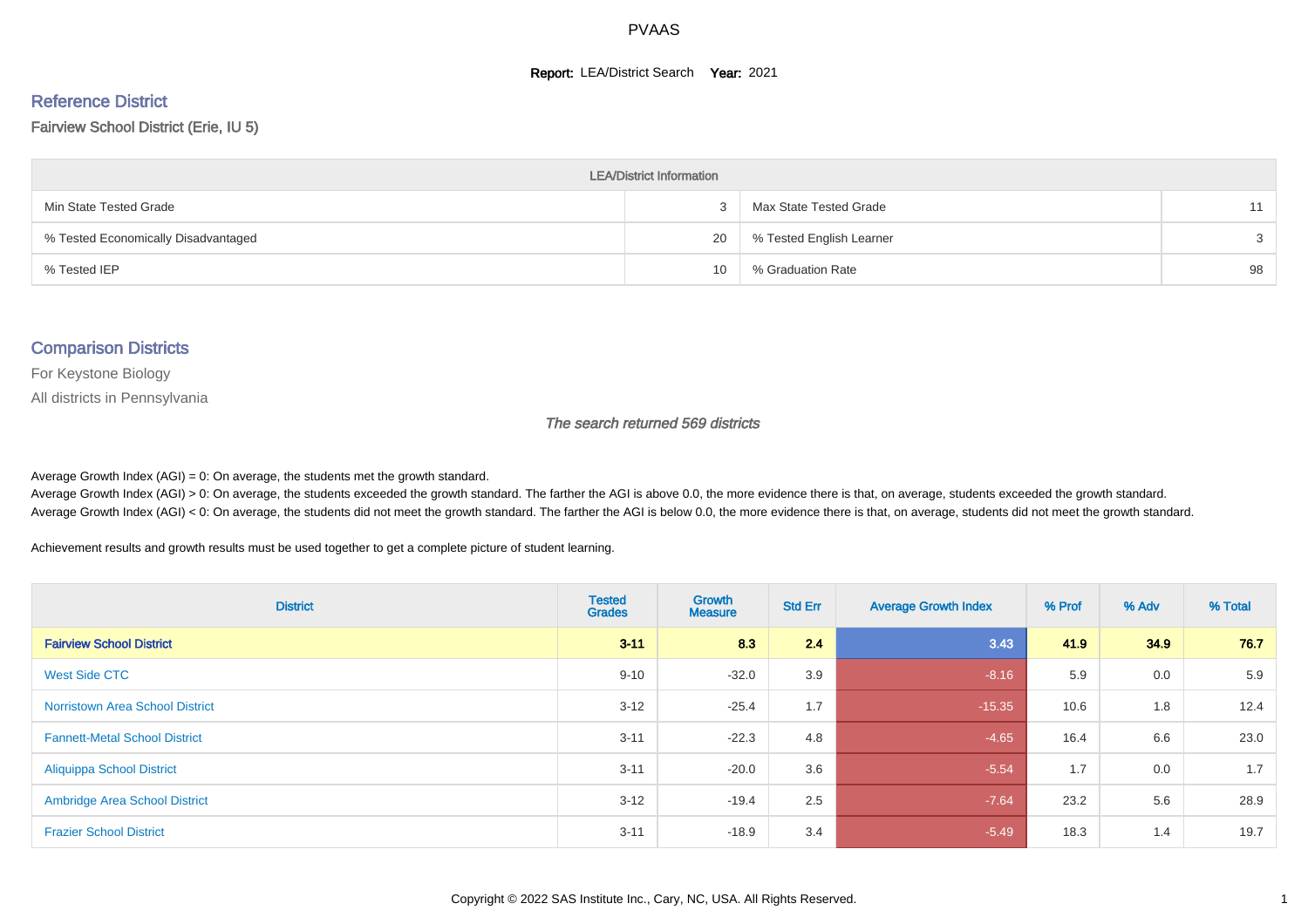| <b>District</b>                                    | <b>Tested</b><br><b>Grades</b> | <b>Growth</b><br><b>Measure</b> | <b>Std Err</b> | <b>Average Growth Index</b> | % Prof | % Adv   | % Total |
|----------------------------------------------------|--------------------------------|---------------------------------|----------------|-----------------------------|--------|---------|---------|
| <b>Fairview School District</b>                    | $3 - 11$                       | 8.3                             | 2.4            | 3.43                        | 41.9   | 34.9    | 76.7    |
| <b>Big Beaver Falls Area School District</b>       | $3 - 11$                       | $-17.9$                         | 2.8            | $-6.27$                     | 9.4    | 2.8     | 12.2    |
| <b>Muhlenberg School District</b>                  | $3 - 10$                       | $-17.8$                         | 1.9            | $-9.34$                     | 12.4   | 4.6     | 17.0    |
| <b>York City School District</b>                   | $3 - 12$                       | $-17.7$                         | 1.8            | $-10.05$                    | 3.2    | 0.7     | 3.9     |
| <b>Cheltenham School District</b>                  | $3 - 11$                       | $-17.6$                         | 2.0            | $-8.74$                     | 24.4   | 8.3     | 32.6    |
| Imhotep Institute Charter High School              | $9 - 11$                       | $-17.6$                         | 5.8            | $-3.03$                     | 15.4   | 0.0     | 15.4    |
| <b>Williamsburg Community School District</b>      | $3 - 11$                       | $-16.9$                         | 4.1            | $-4.14$                     | 22.4   | $0.0\,$ | 22.4    |
| <b>Allentown City School District</b>              | $3 - 12$                       | $-16.9$                         | 1.4            | $-12.37$                    | 5.9    | 0.4     | 6.3     |
| <b>Chartiers-Houston School District</b>           | $3 - 10$                       | $-16.5$                         | 3.5            | $-4.79$                     | 26.3   | 6.6     | 32.9    |
| Meyersdale Area School District                    | $3 - 11$                       | $-16.1$                         | 3.3            | $-4.94$                     | 20.3   | 5.8     | 26.1    |
| <b>Washington School District</b>                  | $3 - 11$                       | $-15.9$                         | 2.9            | $-5.44$                     | 12.9   | 1.7     | 14.7    |
| <b>North Hills School District</b>                 | $3 - 11$                       | $-15.8$                         | 1.8            | $-8.84$                     | 26.4   | 19.8    | 46.2    |
| La Academia Partnership Charter School             | $6 - 11$                       | $-15.5$                         | 5.7            | $-2.70$                     | 2.3    | 0.0     | 2.3     |
| <b>Turkeyfoot Valley Area School District</b>      | $3-12$                         | $-15.4$                         | 5.8            | $-2.66$                     | 3.8    | $3.8\,$ | 7.6     |
| <b>Lincoln Park Performing Arts Charter School</b> | $7 - 11$                       | $-14.9$                         | 2.7            | $-5.45$                     | 39.3   | 8.9     | 48.2    |
| Philadelphia Academy Charter School                | $3 - 11$                       | $-14.7$                         | 2.7            | $-5.42$                     | 21.6   | 3.9     | 25.5    |
| <b>Hanover Area School District</b>                | $3 - 11$                       | $-14.7$                         | 4.7            | $-3.13$                     | 12.1   | 3.0     | 15.2    |
| <b>Executive Education Academy Charter School</b>  | $3 - 10$                       | $-14.6$                         | 3.0            | $-4.81$                     | 8.5    | 1.2     | 9.8     |
| <b>Shade-Central City School District</b>          | $3 - 11$                       | $-14.6$                         | 4.0            | $-3.68$                     | 9.6    | 0.0     | 9.6     |
| <b>Northwestern School District</b>                | $3 - 11$                       | $-14.6$                         | 3.2            | $-4.51$                     | 32.5   | 13.7    | 46.2    |
| <b>Butler Area School District</b>                 | $3 - 11$                       | $-14.1$                         | 1.5            | $-9.60$                     | 26.4   | 11.1    | 37.5    |
| <b>Greater Latrobe School District</b>             | $3 - 11$                       | $-14.1$                         | 2.0            | $-7.14$                     | 41.0   | 12.6    | 53.6    |
| <b>California Area School District</b>             | $3 - 10$                       | $-13.7$                         | 4.5            | $-3.06$                     | 41.7   | 16.7    | 58.3    |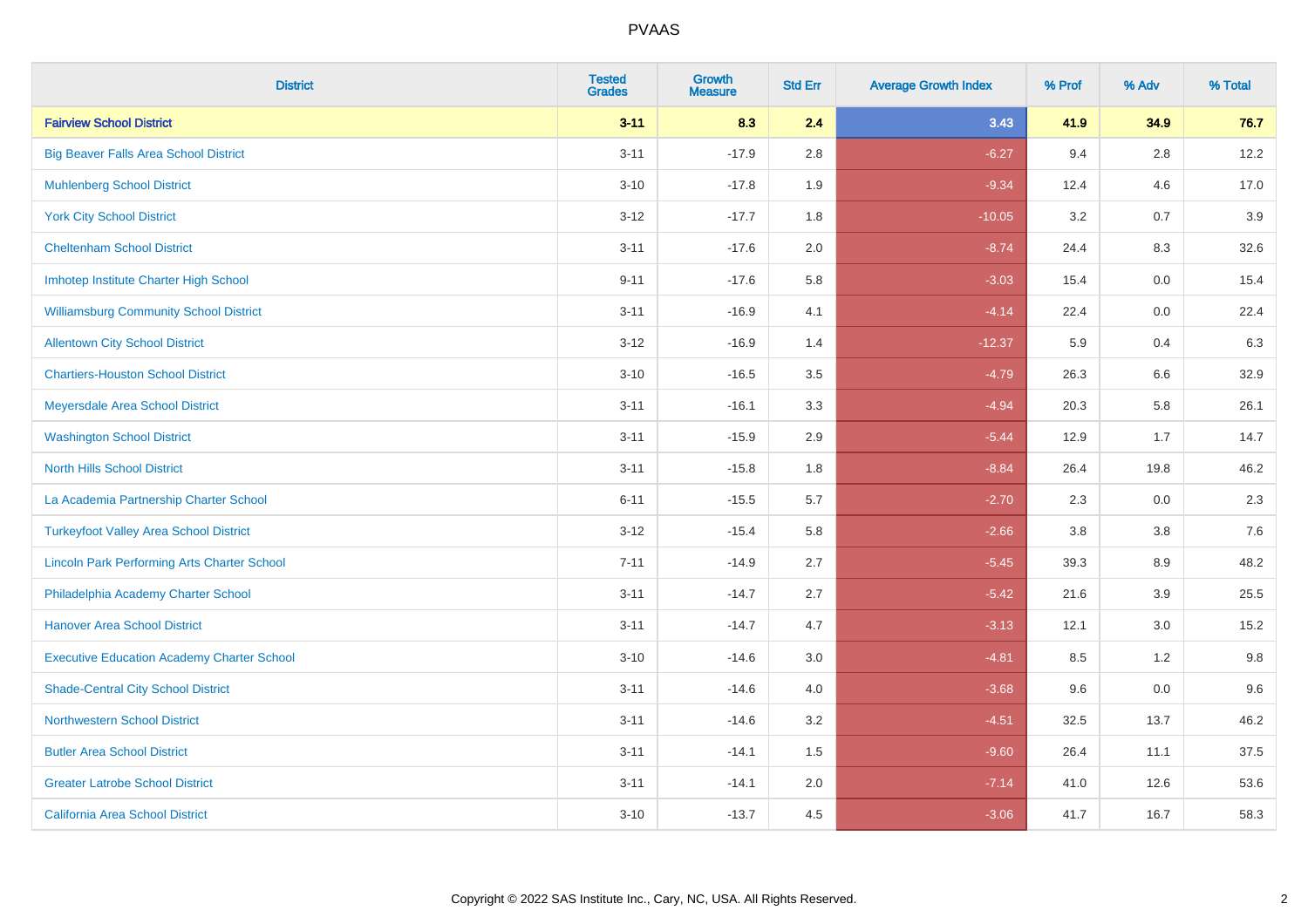| <b>District</b>                                | <b>Tested</b><br><b>Grades</b> | <b>Growth</b><br><b>Measure</b> | <b>Std Err</b> | <b>Average Growth Index</b> | % Prof | % Adv   | % Total |
|------------------------------------------------|--------------------------------|---------------------------------|----------------|-----------------------------|--------|---------|---------|
| <b>Fairview School District</b>                | $3 - 11$                       | 8.3                             | 2.4            | 3.43                        | 41.9   | 34.9    | 76.7    |
| <b>New Castle Area School District</b>         | $3 - 12$                       | $-13.6$                         | 2.3            | $-5.99$                     | 17.6   | 2.0     | 19.5    |
| <b>Central Fulton School District</b>          | $3 - 11$                       | $-13.3$                         | 3.2            | $-4.20$                     | 18.1   | 9.7     | 27.8    |
| <b>Panther Valley School District</b>          | $3 - 12$                       | $-13.3$                         | $3.2\,$        | $-4.10$                     | 31.5   | 4.1     | 35.6    |
| <b>Greenville Area School District</b>         | $3 - 11$                       | $-13.2$                         | 3.0            | $-4.45$                     | 32.1   | 4.6     | 36.7    |
| Morrisville Borough School District            | $3 - 11$                       | $-13.1$                         | 3.7            | $-3.52$                     | 4.9    | 1.6     | 6.6     |
| <b>Tussey Mountain School District</b>         | $3 - 12$                       | $-13.0$                         | 3.3            | $-3.93$                     | 11.1   | $3.2\,$ | 14.3    |
| <b>Riverview School District</b>               | $3 - 11$                       | $-13.0$                         | 4.0            | $-3.29$                     | 43.1   | 7.8     | 51.0    |
| <b>Pittsburgh School District</b>              | $3 - 11$                       | $-13.0$                         | 1.1            | $-12.25$                    | 16.1   | 6.5     | 22.6    |
| <b>Tacony Academy Charter School</b>           | $3 - 11$                       | $-12.9$                         | 3.3            | $-3.90$                     | 8.6    | 1.4     | 10.0    |
| <b>Central Cambria School District</b>         | $3 - 11$                       | $-12.7$                         | 2.3            | $-5.61$                     | 19.4   | 7.4     | 26.9    |
| <b>Neshannock Township School District</b>     | $3 - 10$                       | $-12.5$                         | 2.7            | $-4.73$                     | 29.0   | 13.0    | 42.0    |
| <b>Ellwood City Area School District</b>       | $3 - 11$                       | $-12.5$                         | 3.1            | $-4.00$                     | 26.7   | 8.7     | 35.4    |
| <b>Southmoreland School District</b>           | $3 - 11$                       | $-12.5$                         | 3.1            | $-4.04$                     | 33.3   | 15.5    | 48.8    |
| <b>Wilkes-Barre Area School District</b>       | $3 - 11$                       | $-12.4$                         | 2.4            | $-5.18$                     | 14.2   | 3.7     | 17.9    |
| <b>Hanover Public School District</b>          | $3 - 11$                       | $-12.4$                         | 2.7            | $-4.50$                     | 22.7   | 6.2     | 28.9    |
| <b>Girard School District</b>                  | $3 - 11$                       | $-12.3$                         | 2.6            | $-4.76$                     | 29.7   | 18.9    | 48.6    |
| <b>Dunmore School District</b>                 | $3 - 11$                       | $-12.2$                         | 2.7            | $-4.51$                     | 15.0   | 5.3     | 20.4    |
| <b>Mcguffey School District</b>                | $3 - 11$                       | $-12.1$                         | 3.0            | $-4.06$                     | 12.8   | 5.9     | 18.6    |
| Jefferson-Morgan School District               | $3 - 10$                       | $-12.0$                         | 3.9            | $-3.09$                     | 28.6   | 6.1     | 34.7    |
| <b>West Mifflin Area School District</b>       | $3 - 12$                       | $-11.9$                         | 2.5            | $-4.77$                     | 15.9   | 4.0     | 19.9    |
| <b>Windber Area School District</b>            | $3 - 11$                       | $-11.9$                         | 3.0            | $-3.94$                     | 41.0   | 10.3    | 51.3    |
| Lehigh Valley Charter High School For The Arts | $9 - 10$                       | $-11.8$                         | 2.5            | $-4.76$                     | 28.9   | 5.7     | 34.6    |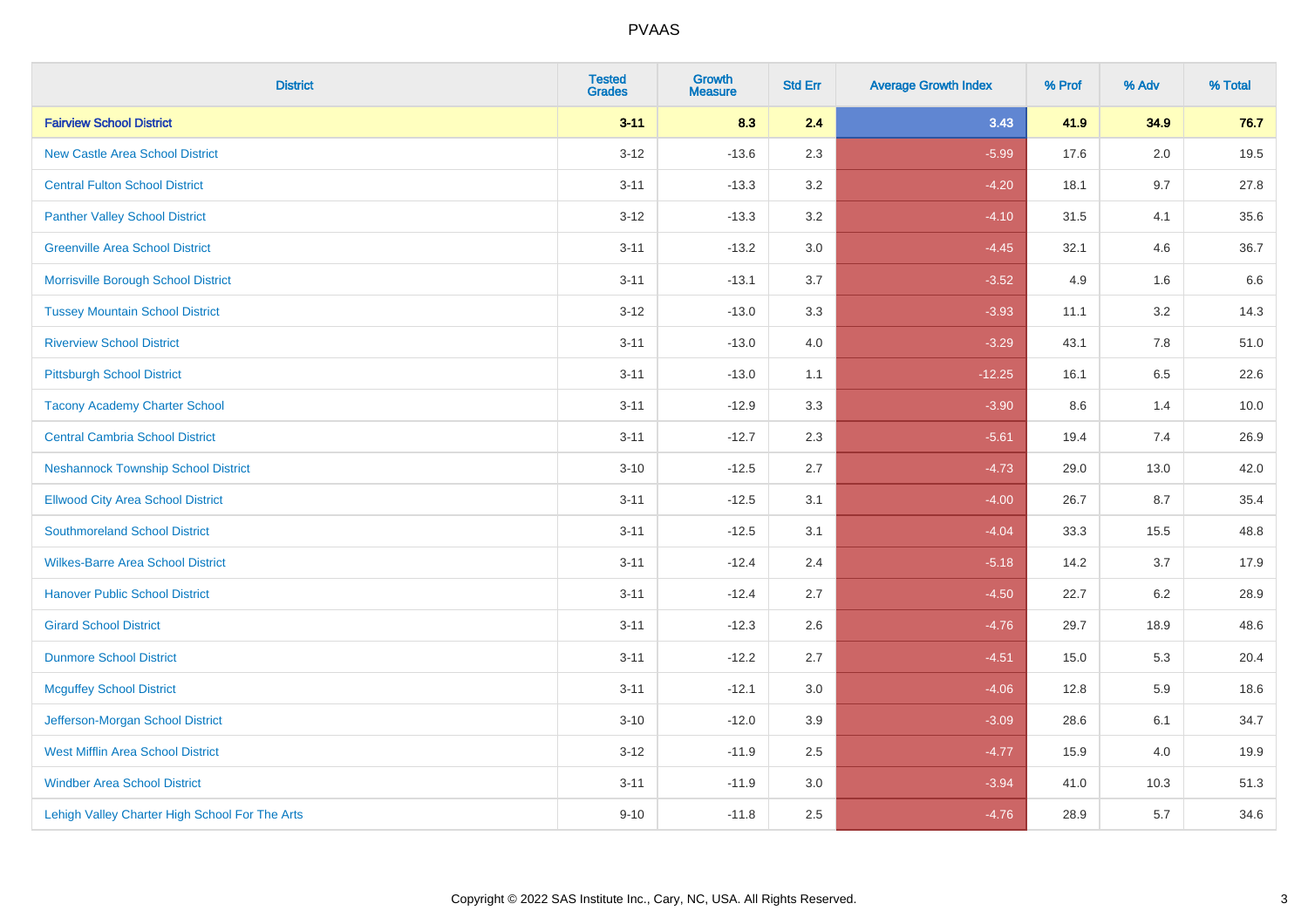| <b>District</b>                               | <b>Tested</b><br><b>Grades</b> | <b>Growth</b><br><b>Measure</b> | <b>Std Err</b> | <b>Average Growth Index</b> | % Prof | % Adv   | % Total |
|-----------------------------------------------|--------------------------------|---------------------------------|----------------|-----------------------------|--------|---------|---------|
| <b>Fairview School District</b>               | $3 - 11$                       | 8.3                             | 2.4            | 3.43                        | 41.9   | 34.9    | 76.7    |
| <b>Derry Area School District</b>             | $3 - 11$                       | $-11.8$                         | 2.6            | $-4.53$                     | 34.8   | 6.1     | 40.9    |
| <b>Moniteau School District</b>               | $3 - 11$                       | $-11.8$                         | 2.9            | $-4.07$                     | 22.6   | $5.0\,$ | 27.6    |
| Jefferson County-Dubois AVTS                  | $9 - 11$                       | $-11.7$                         | 3.1            | $-3.72$                     | 17.6   | $2.8\,$ | 20.4    |
| <b>Williamsport Area School District</b>      | $3 - 11$                       | $-11.7$                         | 1.4            | $-8.29$                     | 18.2   | 10.5    | 28.7    |
| <b>Forbes Road School District</b>            | $3 - 11$                       | $-11.5$                         | 4.7            | $-2.43$                     | 23.1   | 10.3    | 33.3    |
| <b>Old Forge School District</b>              | $3 - 12$                       | $-11.3$                         | 3.1            | $-3.62$                     | 28.6   | 13.2    | 41.8    |
| <b>Burgettstown Area School District</b>      | $3 - 11$                       | $-11.2$                         | 3.2            | $-3.46$                     | 16.0   | 2.7     | 18.7    |
| <b>Mid Valley School District</b>             | $3 - 10$                       | $-11.1$                         | 2.7            | $-4.07$                     | 28.3   | 8.1     | 36.4    |
| Lackawanna Trail School District              | $3 - 10$                       | $-11.0$                         | 3.3            | $-3.35$                     | 13.1   | 18.0    | 31.2    |
| <b>York Co School Of Technology</b>           | $9 - 12$                       | $-10.9$                         | 1.6            | $-6.79$                     | 22.6   | 4.0     | 26.6    |
| <b>East Lycoming School District</b>          | $3 - 11$                       | $-10.9$                         | 2.1            | $-5.08$                     | 22.5   | 8.2     | 30.8    |
| Jim Thorpe Area School District               | $3 - 11$                       | $-10.9$                         | 2.4            | $-4.48$                     | 19.5   | 6.0     | 25.5    |
| <b>Ligonier Valley School District</b>        | $3 - 11$                       | $-10.8$                         | 3.1            | $-3.43$                     | 34.1   | 5.8     | 39.9    |
| <b>General Mclane School District</b>         | $3 - 11$                       | $-10.7$                         | 2.4            | $-4.40$                     | 34.0   | 15.6    | 49.6    |
| <b>Mohawk Area School District</b>            | $3 - 11$                       | $-10.5$                         | 2.8            | $-3.75$                     | 35.1   | 10.6    | 45.7    |
| <b>Kennett Consolidated School District</b>   | $3 - 11$                       | $-10.4$                         | 1.7            | $-6.27$                     | 28.7   | 14.0    | 42.7    |
| <b>Commodore Perry School District</b>        | $3 - 11$                       | $-10.4$                         | 4.5            | $-2.30$                     | 29.4   | 5.9     | 35.3    |
| <b>Hempfield Area School District</b>         | $3 - 12$                       | $-10.2$                         | 1.6            | $-6.37$                     | 28.1   | 19.2    | 47.3    |
| <b>Scranton School District</b>               | $3 - 12$                       | $-10.1$                         | 2.5            | $-4.04$                     | 20.0   | 7.7     | 27.7    |
| <b>Milton Area School District</b>            | $3 - 11$                       | $-10.1$                         | 2.5            | $-4.04$                     | 23.0   | 11.3    | 34.2    |
| <b>Lancaster School District</b>              | $3 - 12$                       | $-10.0$                         | 1.4            | $-7.22$                     | 9.0    | 3.9     | 12.8    |
| <b>Clarion-Limestone Area School District</b> | $3 - 12$                       | $-10.0$                         | 3.6            | $-2.76$                     | 28.3   | 20.0    | 48.3    |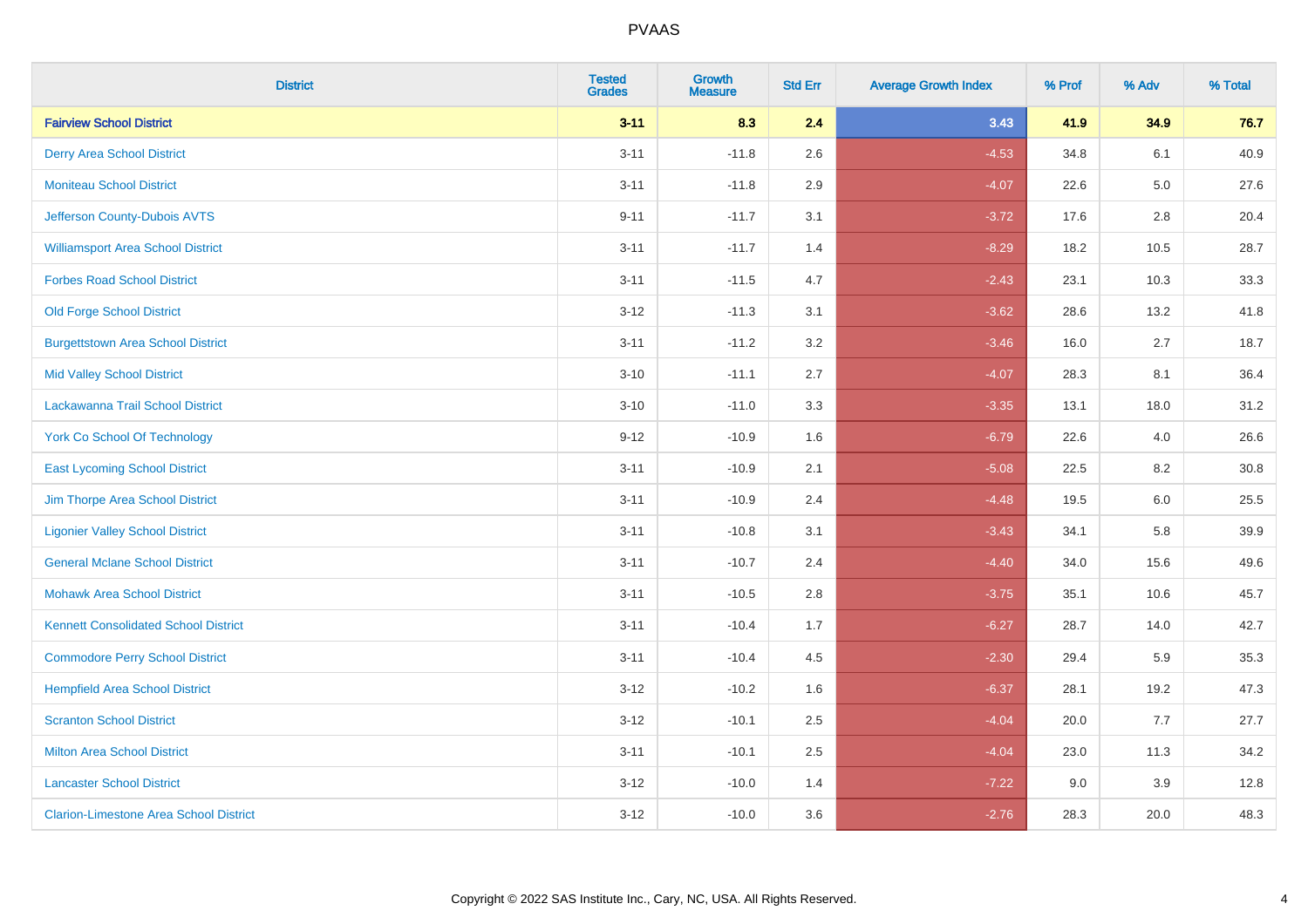| <b>District</b>                                | <b>Tested</b><br><b>Grades</b> | <b>Growth</b><br><b>Measure</b> | <b>Std Err</b> | <b>Average Growth Index</b> | % Prof | % Adv | % Total |
|------------------------------------------------|--------------------------------|---------------------------------|----------------|-----------------------------|--------|-------|---------|
| <b>Fairview School District</b>                | $3 - 11$                       | 8.3                             | 2.4            | 3.43                        | 41.9   | 34.9  | 76.7    |
| <b>Deer Lakes School District</b>              | $3 - 11$                       | $-10.0$                         | 2.5            | $-4.02$                     | 27.7   | 9.9   | 37.6    |
| <b>Lawrence County CTC</b>                     | $10 - 11$                      | $-9.8$                          | 3.7            | $-2.68$                     | 7.3    | 0.0   | 7.3     |
| <b>Big Spring School District</b>              | $3 - 11$                       | $-9.8$                          | 2.3            | $-4.32$                     | 23.6   | 12.9  | 36.5    |
| <b>West York Area School District</b>          | $3 - 12$                       | $-9.8$                          | 2.7            | $-3.57$                     | 21.9   | 10.9  | 32.8    |
| <b>Mastery Charter School - Gratz Campus</b>   | $7 - 10$                       | $-9.5$                          | 4.6            | $-2.09$                     | 0.0    | 3.4   | 3.4     |
| Jamestown Area School District                 | $3 - 11$                       | $-9.5$                          | 4.1            | $-2.33$                     | 41.5   | 4.9   | 46.3    |
| <b>Antietam School District</b>                | $3 - 10$                       | $-9.5$                          | 3.7            | $-2.57$                     | 20.9   | 1.5   | 22.4    |
| <b>Coatesville Area School District</b>        | $3 - 11$                       | $-9.5$                          | 1.6            | $-5.81$                     | 12.8   | 3.3   | 16.2    |
| <b>Plum Borough School District</b>            | $3 - 11$                       | $-9.4$                          | 2.4            | $-3.98$                     | 32.9   | 27.4  | 60.4    |
| Insight PA Cyber Charter School                | $3 - 11$                       | $-9.4$                          | 5.8            | $-1.62$                     | 25.6   | 4.6   | 30.2    |
| <b>Western Beaver County School District</b>   | $3 - 11$                       | $-9.3$                          | 4.2            | $-2.20$                     | 45.1   | 3.9   | 49.0    |
| <b>Carbon Career &amp; Technical Institute</b> | $9 - 11$                       | $-9.3$                          | 3.2            | $-2.92$                     | 19.6   | 2.2   | 21.7    |
| <b>Chartiers Valley School District</b>        | $3 - 11$                       | $-9.1$                          | 2.1            | $-4.23$                     | 20.7   | 17.4  | 38.0    |
| <b>South Park School District</b>              | $3 - 11$                       | $-8.8$                          | 2.5            | $-3.46$                     | 28.1   | 17.0  | 45.2    |
| <b>Grove City Area School District</b>         | $3 - 12$                       | $-8.8$                          | 2.3            | $-3.89$                     | 25.6   | 16.4  | 42.0    |
| <b>Trinity Area School District</b>            | $3 - 11$                       | $-8.7$                          | 1.8            | $-4.87$                     | 20.9   | 9.8   | 30.8    |
| <b>Union City Area School District</b>         | $3 - 12$                       | $-8.7$                          | 3.3            | $-2.59$                     | 29.7   | 10.9  | 40.6    |
| <b>Shanksville-Stonycreek School District</b>  | $3 - 10$                       | $-8.6$                          | 5.5            | $-1.55$                     | 17.6   | 23.5  | 41.2    |
| Southern Columbia Area School District         | $3 - 11$                       | $-8.5$                          | 3.0            | $-2.83$                     | 30.5   | 12.8  | 43.3    |
| <b>Interboro School District</b>               | $3 - 12$                       | $-8.4$                          | 2.0            | $-4.27$                     | 27.6   | 6.4   | 34.1    |
| <b>Montoursville Area School District</b>      | $3 - 12$                       | $-8.4$                          | 2.6            | $-3.17$                     | 38.8   | 18.2  | 57.0    |
| Salisbury-Elk Lick School District             | $3 - 11$                       | $-8.4$                          | 5.8            | $-1.45$                     | 33.3   | 5.6   | 38.9    |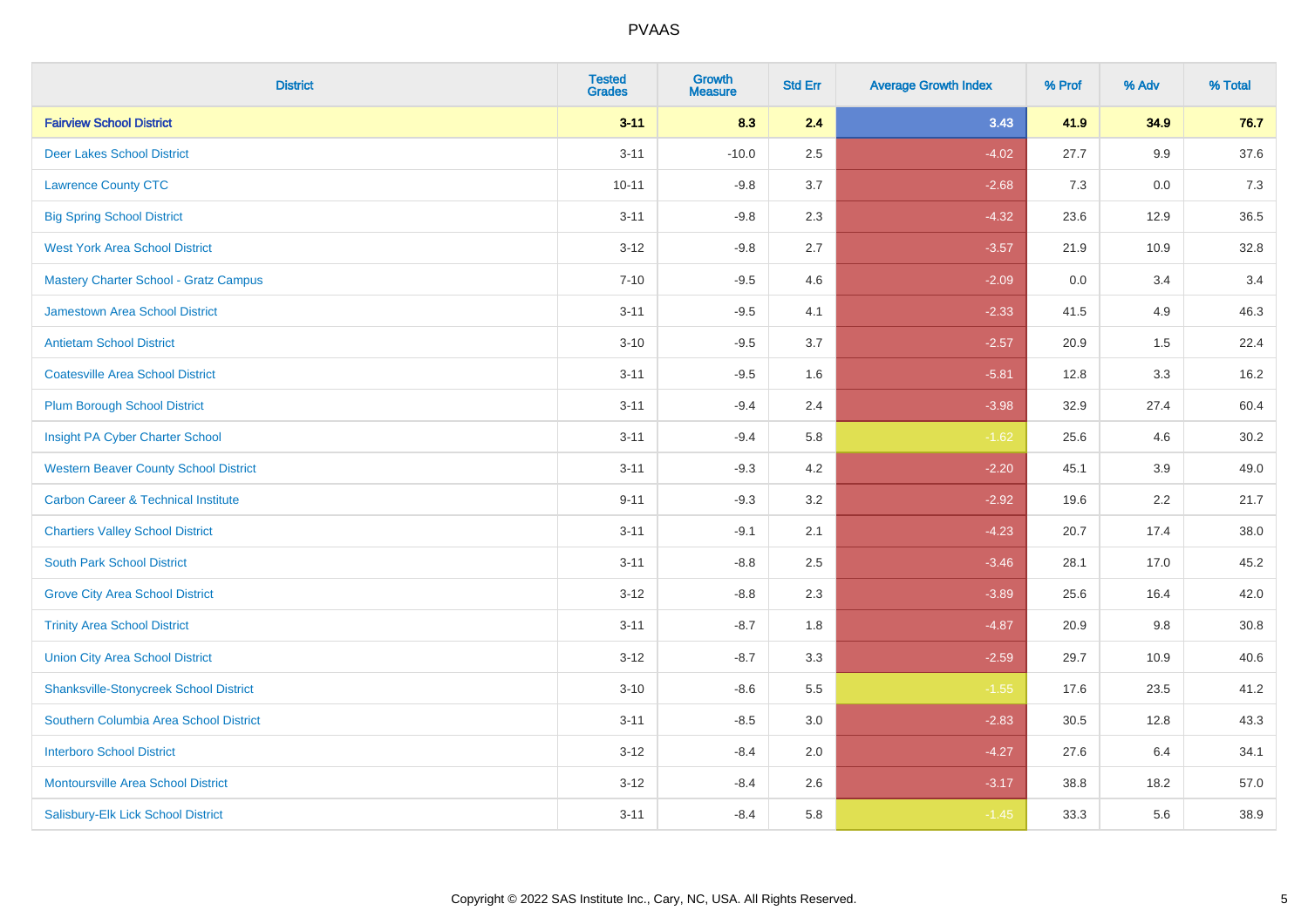| <b>District</b>                               | <b>Tested</b><br><b>Grades</b> | <b>Growth</b><br><b>Measure</b> | <b>Std Err</b> | <b>Average Growth Index</b> | % Prof | % Adv | % Total |
|-----------------------------------------------|--------------------------------|---------------------------------|----------------|-----------------------------|--------|-------|---------|
| <b>Fairview School District</b>               | $3 - 11$                       | 8.3                             | 2.4            | 3.43                        | 41.9   | 34.9  | 76.7    |
| <b>Shikellamy School District</b>             | $3 - 10$                       | $-8.3$                          | 2.4            | $-3.42$                     | 20.8   | 18.5  | 39.2    |
| <b>Achievement House Charter School</b>       | $7 - 11$                       | $-8.2$                          | 3.6            | $-2.28$                     | 16.7   | 2.8   | 19.4    |
| <b>Pittston Area School District</b>          | $3 - 11$                       | $-8.2$                          | 2.2            | $-3.75$                     | 26.7   | 14.8  | 41.5    |
| <b>West Greene School District</b>            | $3 - 11$                       | $-8.1$                          | 3.9            | $-2.08$                     | 31.0   | 11.9  | 42.9    |
| Boys Latin Of Philadelphia Charter School     | $6 - 12$                       | $-8.0$                          | 2.7            | $-3.02$                     | 1.4    | 0.0   | 1.4     |
| Jenkintown School District                    | $3 - 11$                       | $-7.9$                          | 4.1            | $-1.92$                     | 34.1   | 27.3  | 61.4    |
| <b>Mount Carmel Area School District</b>      | $3 - 11$                       | $-7.9$                          | 2.3            | $-3.38$                     | 18.2   | 4.4   | 22.6    |
| Philadelphia City School District             | $3 - 12$                       | $-7.8$                          | 0.6            | $-13.43$                    | 16.4   | 6.5   | 22.9    |
| <b>Somerset Area School District</b>          | $3 - 11$                       | $-7.6$                          | 2.4            | $-3.17$                     | 21.0   | 14.5  | 35.5    |
| <b>Octorara Area School District</b>          | $3 - 11$                       | $-7.5$                          | 3.2            | $-2.35$                     | 26.1   | 17.0  | 43.2    |
| <b>Redbank Valley School District</b>         | $3 - 11$                       | $-7.5$                          | 3.1            | $-2.41$                     | 12.4   | 10.6  | 23.1    |
| <b>Blairsville-Saltsburg School District</b>  | $3 - 11$                       | $-7.5$                          | 2.8            | $-2.67$                     | 20.1   | 8.2   | 28.3    |
| <b>Bristol Township School District</b>       | $3 - 11$                       | $-7.4$                          | 1.4            | $-5.32$                     | 13.8   | 4.6   | 18.4    |
| <b>West Middlesex Area School District</b>    | $3 - 10$                       | $-7.4$                          | 3.5            | $-2.11$                     | 32.0   | 9.6   | 41.6    |
| Lincoln Leadership Academy Charter School     | $3 - 12$                       | $-7.4$                          | 3.7            | $-1.99$                     | 6.4    | 2.1   | 8.5     |
| Catasauqua Area School District               | $3 - 12$                       | $-7.3$                          | 2.8            | $-2.58$                     | 27.1   | 11.2  | 38.3    |
| <b>Innovative Arts Academy Charter School</b> | $6 - 11$                       | $-7.2$                          | 2.5            | $-2.83$                     | 2.0    | 0.0   | $2.0\,$ |
| <b>Keystone Oaks School District</b>          | $3 - 11$                       | $-7.2$                          | 2.3            | $-3.14$                     | 30.0   | 11.1  | 41.0    |
| <b>Karns City Area School District</b>        | $3 - 11$                       | $-7.2$                          | 2.6            | $-2.71$                     | 26.4   | 20.8  | 47.2    |
| Columbia-Montour AVTS                         | $9 - 10$                       | $-7.1$                          | 2.8            | $-2.52$                     | 19.5   | 3.2   | 22.7    |
| <b>Carmichaels Area School District</b>       | $3 - 10$                       | $-7.0$                          | 3.1            | $-2.30$                     | 17.8   | 9.6   | 27.4    |
| <b>Sto-Rox School District</b>                | $3 - 10$                       | $-7.0$                          | 3.5            | $-1.99$                     | 3.2    | 0.0   | 3.2     |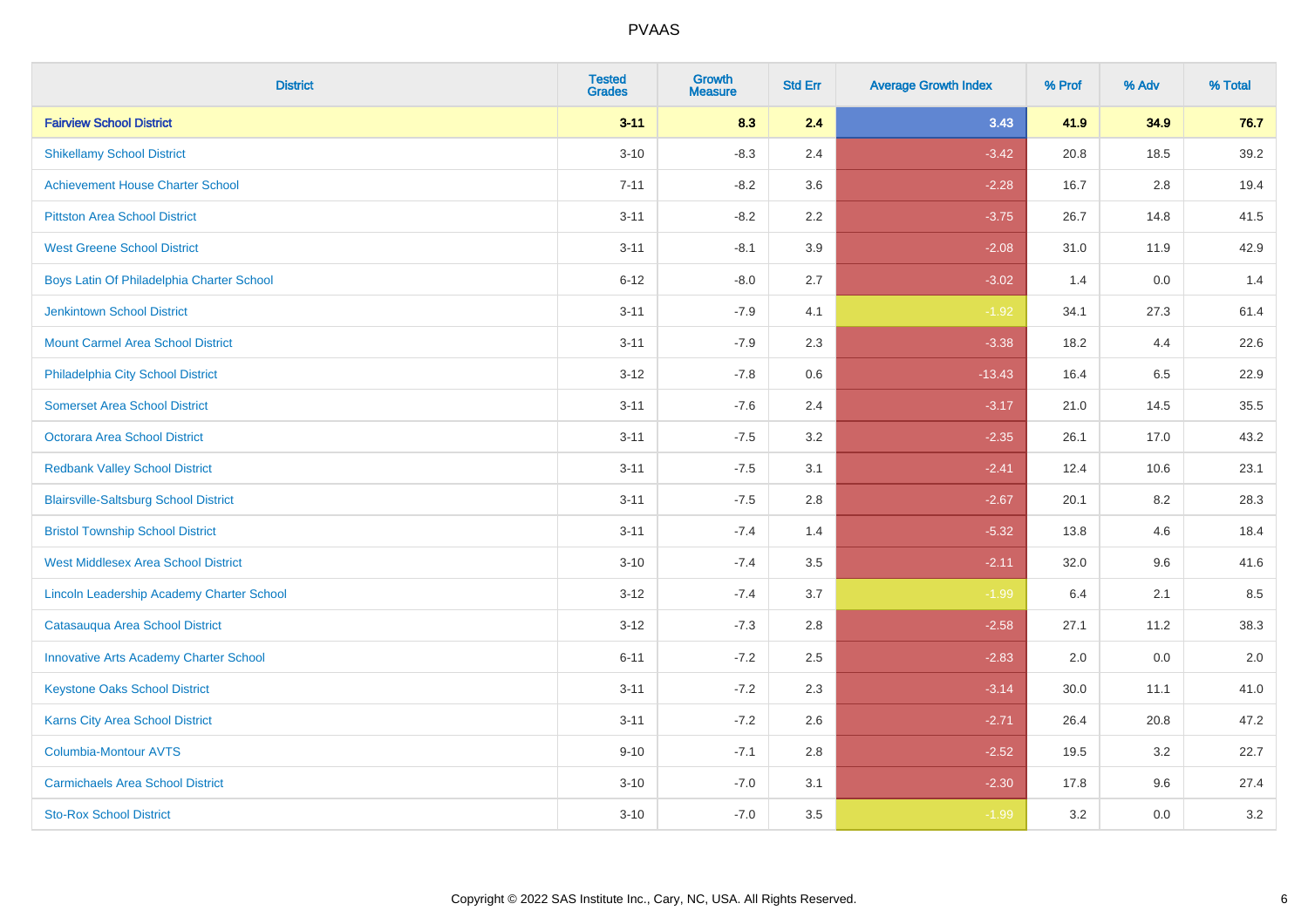| <b>District</b>                                        | <b>Tested</b><br><b>Grades</b> | <b>Growth</b><br><b>Measure</b> | <b>Std Err</b> | <b>Average Growth Index</b> | % Prof | % Adv | % Total |
|--------------------------------------------------------|--------------------------------|---------------------------------|----------------|-----------------------------|--------|-------|---------|
| <b>Fairview School District</b>                        | $3 - 11$                       | 8.3                             | 2.4            | 3.43                        | 41.9   | 34.9  | 76.7    |
| <b>Berwick Area School District</b>                    | $3 - 11$                       | $-6.9$                          | 2.4            | $-2.84$                     | 22.3   | 11.5  | 33.8    |
| <b>Richland School District</b>                        | $3 - 11$                       | $-6.9$                          | 2.6            | $-2.63$                     | 40.1   | 20.9  | 61.0    |
| <b>Greensburg Salem School District</b>                | $3 - 11$                       | $-6.9$                          | 2.2            | $-3.06$                     | 30.3   | 13.3  | 43.6    |
| <b>Corry Area School District</b>                      | $3 - 11$                       | $-6.8$                          | 2.3            | $-3.01$                     | 24.0   | 8.8   | 32.8    |
| <b>Greater Nanticoke Area School District</b>          | $3 - 12$                       | $-6.8$                          | 2.6            | $-2.58$                     | 15.2   | 8.9   | 24.1    |
| <b>Millersburg Area School District</b>                | $3 - 11$                       | $-6.6$                          | 3.4            | $-1.92$                     | 24.1   | 10.3  | 34.5    |
| <b>Sharon City School District</b>                     | $3 - 11$                       | $-6.5$                          | 2.3            | $-2.79$                     | 13.1   | 5.0   | 18.1    |
| <b>Keystone Education Center Charter School</b>        | $3 - 12$                       | $-6.5$                          | 5.1            | $-1.28$                     | 0.0    | 0.0   | 0.0     |
| <b>Union Area School District</b>                      | $3 - 11$                       | $-6.5$                          | 3.8            | $-1.70$                     | 30.6   | 12.2  | 42.9    |
| Perseus House Charter School Of Excellence             | $6 - 11$                       | $-6.4$                          | 2.6            | $-2.50$                     | 0.9    | 0.0   | 0.9     |
| <b>East Allegheny School District</b>                  | $3 - 11$                       | $-6.4$                          | 3.0            | $-2.11$                     | 21.0   | 7.4   | 28.4    |
| <b>Conemaugh Valley School District</b>                | $3 - 12$                       | $-6.3$                          | 4.1            | $-1.54$                     | 23.7   | 5.1   | 28.8    |
| <b>Wellsboro Area School District</b>                  | $3 - 11$                       | $-6.3$                          | 3.0            | $-2.08$                     | 24.4   | 13.4  | 37.8    |
| <b>Freedom Area School District</b>                    | $3 - 11$                       | $-6.3$                          | 3.1            | $-2.04$                     | 22.9   | 8.4   | 31.3    |
| <b>Riverside School District</b>                       | $3 - 11$                       | $-6.2$                          | 2.7            | $-2.33$                     | 20.8   | 17.0  | 37.7    |
| <b>Environmental Charter School At Frick Park</b>      | $3-9$                          | $-6.2$                          | 3.7            | $-1.67$                     | 25.9   | 3.4   | 29.3    |
| <b>Avonworth School District</b>                       | $3 - 10$                       | $-6.2$                          | 2.3            | $-2.68$                     | 35.9   | 14.1  | 50.0    |
| <b>Eastern York School District</b>                    | $3 - 11$                       | $-6.2$                          | 2.3            | $-2.70$                     | 27.8   | 18.5  | 46.4    |
| <b>Chester Charter Scholars Academy Charter School</b> | $3 - 12$                       | $-6.2$                          | 3.3            | $-1.88$                     | 2.2    | 0.0   | 2.2     |
| <b>Yough School District</b>                           | $3 - 10$                       | $-6.2$                          | 2.7            | $-2.27$                     | 28.9   | 8.8   | 37.7    |
| <b>Cambria Heights School District</b>                 | $3 - 10$                       | $-6.2$                          | 2.9            | $-2.11$                     | 25.0   | 13.0  | 38.0    |
| <b>Ridgway Area School District</b>                    | $3 - 11$                       | $-6.1$                          | 4.0            | $-1.53$                     | 42.2   | 15.6  | 57.8    |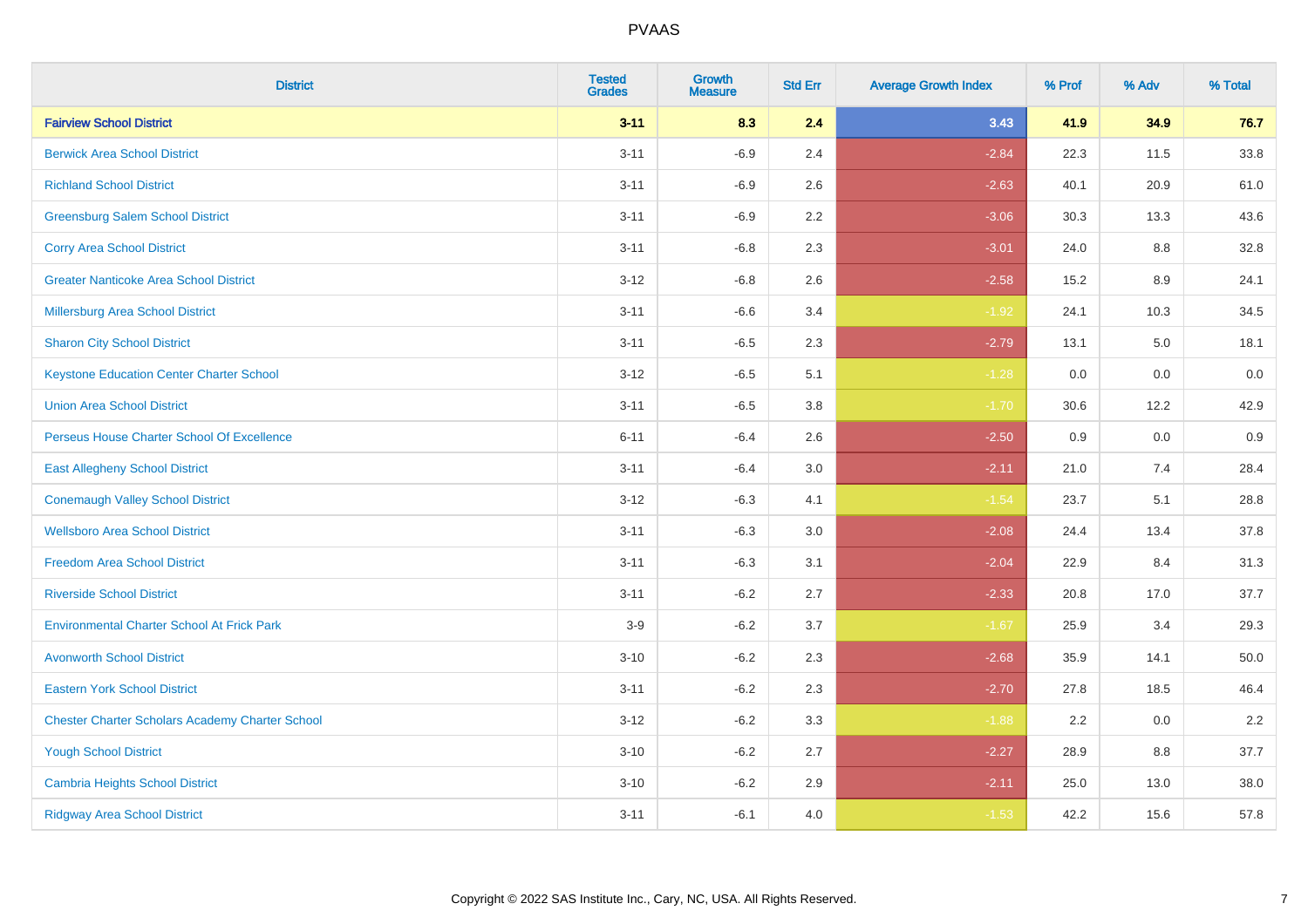| <b>District</b>                                 | <b>Tested</b><br><b>Grades</b> | <b>Growth</b><br><b>Measure</b> | <b>Std Err</b> | <b>Average Growth Index</b> | % Prof | % Adv   | % Total |
|-------------------------------------------------|--------------------------------|---------------------------------|----------------|-----------------------------|--------|---------|---------|
| <b>Fairview School District</b>                 | $3 - 11$                       | 8.3                             | 2.4            | 3.43                        | 41.9   | 34.9    | 76.7    |
| <b>Montour School District</b>                  | $3 - 11$                       | $-6.1$                          | 2.1            | $-2.95$                     | 31.8   | 23.6    | 55.3    |
| <b>Elk Lake School District</b>                 | $3 - 11$                       | $-6.1$                          | 2.9            | $-2.12$                     | 26.3   | 11.6    | 37.9    |
| Mifflinburg Area School District                | $3 - 11$                       | $-6.0$                          | 2.1            | $-2.87$                     | 32.7   | 13.3    | 46.0    |
| <b>Gettysburg Area School District</b>          | $3 - 11$                       | $-6.0$                          | 2.0            | $-3.02$                     | 28.8   | 19.6    | 48.5    |
| <b>Westinghouse Arts Academy Charter School</b> | $9 - 10$                       | $-6.0$                          | 3.3            | $-1.81$                     | 20.2   | 8.9     | 29.1    |
| Southern Huntingdon County School District      | $3 - 11$                       | $-5.9$                          | 3.4            | $-1.76$                     | 32.8   | 4.9     | 37.7    |
| Lehigh Valley Academy Regional Charter School   | $3 - 11$                       | $-5.9$                          | 3.0            | $-1.98$                     | 20.0   | 7.7     | 27.7    |
| <b>Susquenita School District</b>               | $3 - 11$                       | $-5.9$                          | 2.6            | $-2.28$                     | 30.6   | 13.9    | 44.4    |
| <b>Bristol Borough School District</b>          | $3 - 12$                       | $-5.9$                          | 2.9            | $-2.00$                     | 27.8   | 3.3     | 31.1    |
| New Kensington-Arnold School District           | $3 - 11$                       | $-5.8$                          | 3.2            | $-1.80$                     | 10.8   | 1.2     | 12.0    |
| <b>Montgomery Area School District</b>          | $3 - 11$                       | $-5.8$                          | 3.2            | $-1.83$                     | 25.0   | 11.5    | 36.5    |
| <b>Weatherly Area School District</b>           | $3 - 11$                       | $-5.8$                          | 4.0            | $-1.44$                     | 32.1   | $8.9\,$ | 41.1    |
| <b>Rochester Area School District</b>           | $3 - 11$                       | $-5.7$                          | 3.9            | $-1.45$                     | 14.9   | 2.1     | 17.0    |
| Selinsgrove Area School District                | $3 - 12$                       | $-5.7$                          | 2.1            | $-2.74$                     | 25.4   | 13.9    | 39.2    |
| Harmony Area School District                    | $3 - 10$                       | $-5.7$                          | $5.0\,$        | $-1.13$                     | 33.3   | $0.0\,$ | 33.3    |
| <b>Mechanicsburg Area School District</b>       | $3 - 11$                       | $-5.7$                          | 1.6            | $-3.48$                     | 35.1   | 16.0    | 51.2    |
| Renaissance Academy Charter School              | $3 - 11$                       | $-5.6$                          | 3.1            | $-1.79$                     | 28.4   | 18.5    | 46.9    |
| <b>City CHS</b>                                 | $10 - 11$                      | $-5.6$                          | 2.4            | $-2.34$                     | 15.9   | 1.5     | 17.4    |
| <b>Millville Area School District</b>           | $3 - 12$                       | $-5.6$                          | 4.4            | $-1.26$                     | 31.4   | 11.4    | 42.9    |
| <b>Chambersburg Area School District</b>        | $3 - 11$                       | $-5.6$                          | 1.3            | $-4.42$                     | 24.2   | 15.2    | 39.4    |
| <b>Wyoming Valley West School District</b>      | $3 - 11$                       | $-5.5$                          | 2.3            | $-2.38$                     | 22.2   | 9.2     | 31.4    |
| <b>Elizabeth Forward School District</b>        | $3 - 11$                       | $-5.5$                          | 2.5            | $-2.25$                     | 32.2   | 12.8    | 45.0    |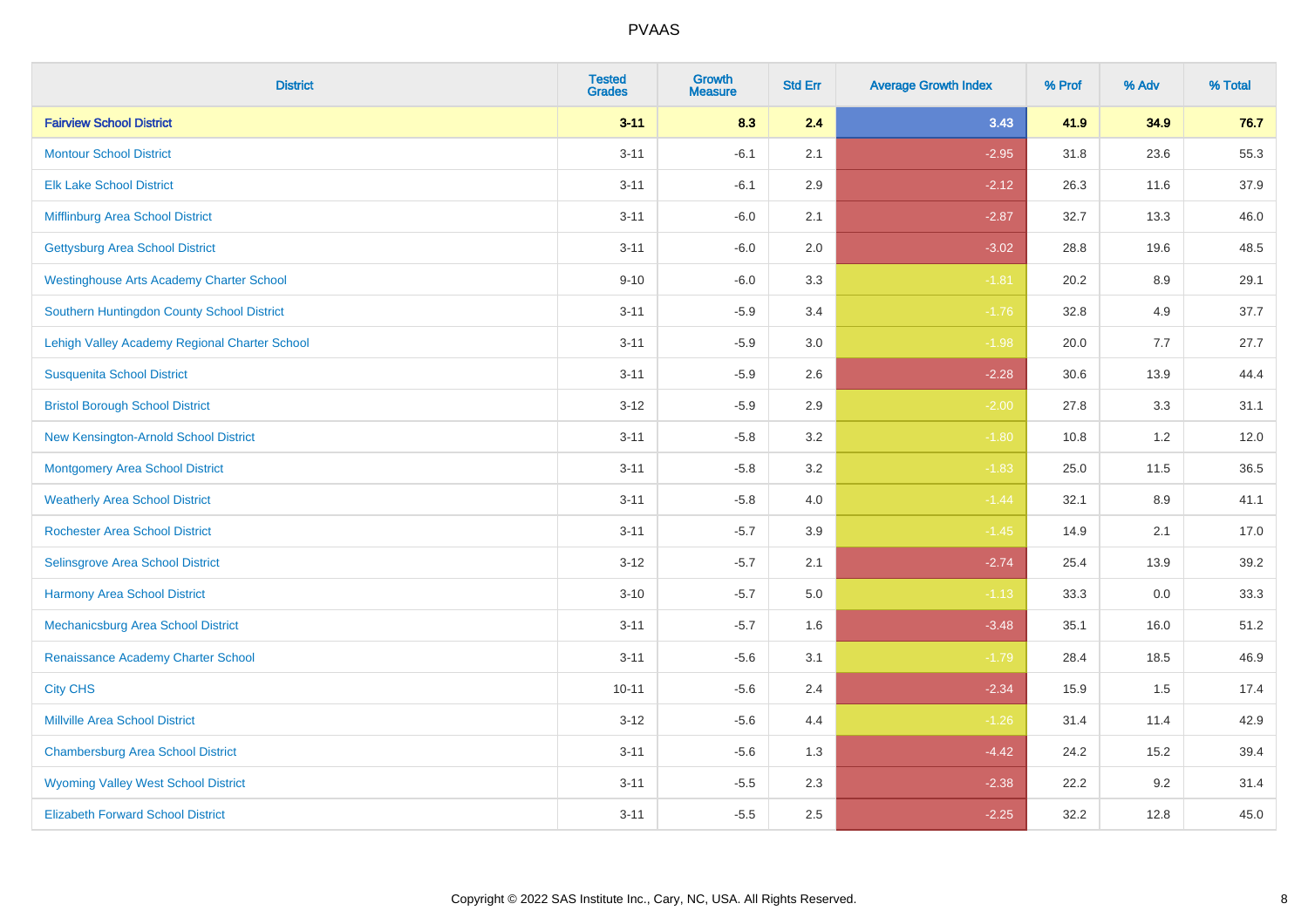| <b>District</b>                                                       | <b>Tested</b><br><b>Grades</b> | <b>Growth</b><br><b>Measure</b> | <b>Std Err</b> | <b>Average Growth Index</b> | % Prof | % Adv | % Total |
|-----------------------------------------------------------------------|--------------------------------|---------------------------------|----------------|-----------------------------|--------|-------|---------|
| <b>Fairview School District</b>                                       | $3 - 11$                       | 8.3                             | 2.4            | 3.43                        | 41.9   | 34.9  | 76.7    |
| <b>Wyoming Area School District</b>                                   | $3 - 10$                       | $-5.5$                          | 2.5            | $-2.21$                     | 32.0   | 9.6   | 41.6    |
| <b>Baldwin-Whitehall School District</b>                              | $3 - 11$                       | $-5.5$                          | 1.9            | $-2.93$                     | 32.0   | 14.7  | 46.7    |
| <b>Riverside Beaver County School District</b>                        | $3 - 11$                       | $-5.5$                          | 2.7            | $-2.03$                     | 35.8   | 23.2  | 59.0    |
| <b>Cornell School District</b>                                        | $3 - 11$                       | $-5.5$                          | 4.6            | $-1.20$                     | 11.3   | 3.2   | 14.5    |
| <b>Pottsgrove School District</b>                                     | $3 - 11$                       | $-5.5$                          | 2.0            | $-2.78$                     | 28.6   | 10.3  | 38.8    |
| <b>Mount Pleasant Area School District</b>                            | $3 - 11$                       | $-5.4$                          | 2.3            | $-2.37$                     | 33.3   | 8.7   | 42.0    |
| <b>North East School District</b>                                     | $3 - 11$                       | $-5.3$                          | 2.7            | $-1.97$                     | 31.7   | 24.8  | 56.4    |
| <b>Wissahickon School District</b>                                    | $3 - 10$                       | $-5.3$                          | 1.7            | $-3.14$                     | 27.5   | 29.0  | 56.6    |
| <b>Steelton-Highspire School District</b>                             | $3 - 11$                       | $-5.3$                          | 3.2            | $-1.65$                     | 13.9   | 0.0   | 13.9    |
| <b>Connellsville Area School District</b>                             | $3 - 11$                       | $-5.3$                          | 2.0            | $-2.67$                     | 24.2   | 5.0   | 29.1    |
| Schuylkill Haven Area School District                                 | $3 - 11$                       | $-5.3$                          | 2.7            | $-1.96$                     | 22.2   | 11.6  | 33.8    |
| <b>Central Dauphin School District</b>                                | $3 - 11$                       | $-5.2$                          | 1.2            | $-4.24$                     | 29.3   | 8.7   | 38.0    |
| <b>Carlisle Area School District</b>                                  | $3 - 11$                       | $-5.2$                          | 1.7            | $-2.99$                     | 28.0   | 19.3  | 47.3    |
| <b>Moshannon Valley School District</b>                               | $3 - 10$                       | $-5.1$                          | 4.6            | $-1.12$                     | 25.0   | 12.5  | 37.5    |
| <b>Southern Fulton School District</b>                                | $3 - 11$                       | $-5.1$                          | 4.0            | $-1.29$                     | 21.7   | 13.0  | 34.8    |
| Preparatory Charter School Of Mathematics, Science, Tech, And Careers | $9 - 10$                       | $-5.1$                          | 2.5            | $-2.03$                     | 6.3    | 1.4   | 7.7     |
| <b>Propel Charter School-Homestead</b>                                | $3 - 11$                       | $-5.0$                          | 3.9            | $-1.27$                     | 7.3    | 0.0   | 7.3     |
| <b>Northeast Bradford School District</b>                             | $3 - 10$                       | $-5.0$                          | 3.7            | $-1.35$                     | 30.6   | 4.8   | 35.5    |
| <b>Canon-Mcmillan School District</b>                                 | $3 - 11$                       | $-5.0$                          | 1.5            | $-3.25$                     | 30.8   | 28.5  | 59.3    |
| <b>Titusville Area School District</b>                                | $3 - 11$                       | $-5.0$                          | 2.5            | $-1.98$                     | 26.5   | 6.8   | 33.3    |
| <b>Cameron County School District</b>                                 | $3 - 12$                       | $-5.0$                          | 4.4            | $-1.12$                     | 34.9   | 4.8   | 39.7    |
| <b>Pottsville Area School District</b>                                | $3 - 12$                       | $-4.9$                          | 2.1            | $-2.36$                     | 21.8   | 7.9   | 29.6    |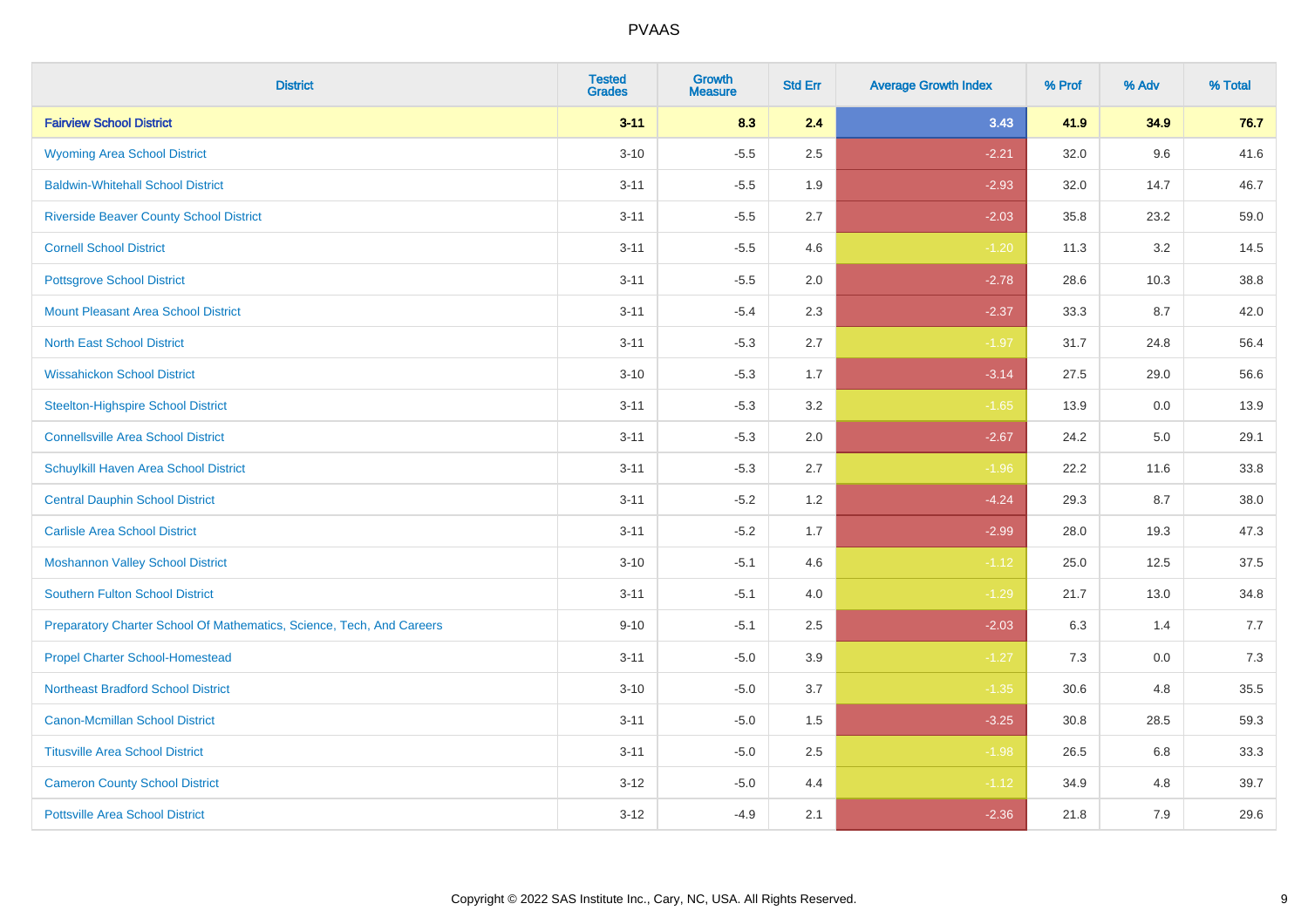| <b>District</b>                              | <b>Tested</b><br><b>Grades</b> | <b>Growth</b><br><b>Measure</b> | <b>Std Err</b> | <b>Average Growth Index</b> | % Prof | % Adv   | % Total |
|----------------------------------------------|--------------------------------|---------------------------------|----------------|-----------------------------|--------|---------|---------|
| <b>Fairview School District</b>              | $3 - 11$                       | 8.3                             | 2.4            | 3.43                        | 41.9   | 34.9    | 76.7    |
| <b>East Stroudsburg Area School District</b> | $3 - 11$                       | $-4.9$                          | 1.4            | $-3.38$                     | 22.7   | 12.5    | 35.2    |
| <b>North Schuylkill School District</b>      | $3 - 11$                       | $-4.7$                          | 2.2            | $-2.16$                     | 20.2   | 11.7    | 31.9    |
| <b>Troy Area School District</b>             | $3 - 10$                       | $-4.7$                          | 3.2            | $-1.46$                     | 22.8   | 16.5    | 39.2    |
| <b>Shenandoah Valley School District</b>     | $3 - 11$                       | $-4.5$                          | 3.5            | $-1.29$                     | 14.3   | 0.0     | 14.3    |
| <b>Susquehanna Community School District</b> | $3 - 11$                       | $-4.5$                          | 3.8            | $-1.19$                     | 31.9   | 8.8     | 40.7    |
| <b>Penn Cambria School District</b>          | $3 - 11$                       | $-4.5$                          | 2.4            | $-1.86$                     | 27.3   | 15.8    | 43.2    |
| <b>Erie City School District</b>             | $3 - 12$                       | $-4.5$                          | 1.4            | $-3.09$                     | 13.4   | 6.7     | 20.1    |
| <b>Bethlehem Area School District</b>        | $3 - 11$                       | $-4.5$                          | 1.1            | $-3.91$                     | 20.4   | 11.3    | 31.7    |
| <b>Bethel Park School District</b>           | $3 - 11$                       | $-4.4$                          | 1.7            | $-2.62$                     | 40.1   | 27.3    | 67.4    |
| <b>Governor Mifflin School District</b>      | $3 - 11$                       | $-4.4$                          | 1.6            | $-2.69$                     | 30.3   | 7.7     | 38.0    |
| Pocono Mountain School District              | $3 - 12$                       | $-4.3$                          | 1.8            | $-2.43$                     | 35.5   | 17.1    | 52.6    |
| <b>Quakertown Community School District</b>  | $3 - 12$                       | $-4.3$                          | $1.5$          | $-2.79$                     | 33.8   | 20.1    | 53.8    |
| <b>Charleroi School District</b>             | $3 - 11$                       | $-4.3$                          | 2.7            | $-1.55$                     | 22.2   | 15.9    | 38.1    |
| <b>Woodland Hills School District</b>        | $3 - 12$                       | $-4.2$                          | 2.5            | $-1.66$                     | 10.1   | 1.4     | 11.5    |
| Urban Pathways 6-12 Charter School           | $6 - 11$                       | $-4.1$                          | 5.7            | $-0.72$                     | 0.0    | $0.0\,$ | $0.0\,$ |
| <b>Southern Lehigh School District</b>       | $3 - 11$                       | $-4.1$                          | 2.1            | $-1.94$                     | 39.3   | 28.0    | 67.2    |
| <b>Kiski Area School District</b>            | $3 - 11$                       | $-4.0$                          | 2.0            | $-1.99$                     | 23.1   | 18.2    | 41.3    |
| <b>Towanda Area School District</b>          | $3 - 11$                       | $-4.0$                          | 2.6            | $-1.52$                     | 24.8   | 9.9     | 34.8    |
| <b>Valley Grove School District</b>          | $3 - 10$                       | $-4.0$                          | 5.5            | $-0.72$                     | 68.4   | 15.8    | 84.2    |
| <b>Springfield Township School District</b>  | $3 - 11$                       | $-3.9$                          | 3.1            | $-1.27$                     | 37.2   | 30.8    | 68.1    |
| <b>Monessen City School District</b>         | $3 - 10$                       | $-3.9$                          | 5.6            | $-0.69$                     | 21.0   | 10.5    | 31.6    |
| <b>Dauphin County Technical School</b>       | $9 - 11$                       | $-3.9$                          | 2.3            | $-1.67$                     | 18.3   | 11.1    | 29.3    |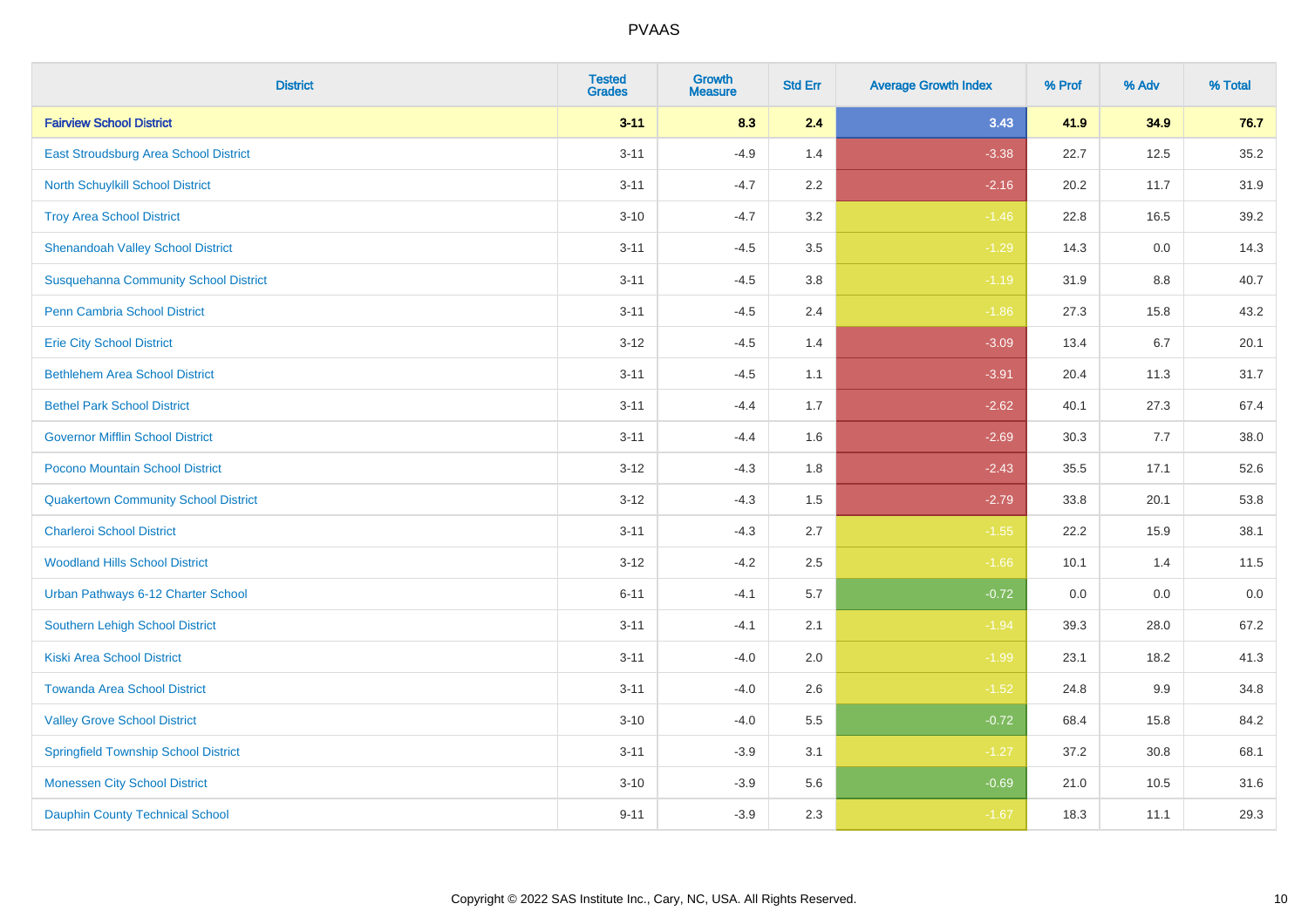| <b>District</b>                                         | <b>Tested</b><br><b>Grades</b> | <b>Growth</b><br><b>Measure</b> | <b>Std Err</b> | <b>Average Growth Index</b> | % Prof | % Adv   | % Total |
|---------------------------------------------------------|--------------------------------|---------------------------------|----------------|-----------------------------|--------|---------|---------|
| <b>Fairview School District</b>                         | $3 - 11$                       | 8.3                             | 2.4            | 3.43                        | 41.9   | 34.9    | 76.7    |
| <b>Slippery Rock Area School District</b>               | $3 - 11$                       | $-3.8$                          | 2.5            | $-1.56$                     | 30.8   | 21.9    | 52.7    |
| <b>Universal Audenried Charter School</b>               | $9 - 11$                       | $-3.8$                          | 2.5            | $-1.53$                     | 3.0    | 0.5     | 3.5     |
| <b>Laurel Highlands School District</b>                 | $3 - 11$                       | $-3.8$                          | 2.3            | $-1.63$                     | 20.9   | 14.6    | 35.4    |
| <b>Franklin Area School District</b>                    | $3 - 11$                       | $-3.7$                          | 2.6            | $-1.43$                     | 30.5   | 5.9     | 36.4    |
| <b>Parkland School District</b>                         | $3 - 11$                       | $-3.7$                          | 1.2            | $-3.17$                     | 31.4   | 30.6    | 62.0    |
| <b>Chester-Upland School District</b>                   | $3 - 11$                       | $-3.6$                          | 2.6            | $-1.38$                     | 1.6    | $0.0\,$ | 1.6     |
| <b>Sugar Valley Rural Charter School</b>                | $3 - 11$                       | $-3.6$                          | 3.7            | $-0.98$                     | 10.3   | 0.0     | 10.3    |
| <b>Owen J Roberts School District</b>                   | $3 - 11$                       | $-3.5$                          | 1.5            | $-2.27$                     | 36.8   | 24.4    | 61.2    |
| <b>Greater Johnstown School District</b>                | $3 - 11$                       | $-3.5$                          | 2.4            | $-1.45$                     | 10.3   | 1.3     | 11.5    |
| <b>Middletown Area School District</b>                  | $3 - 11$                       | $-3.4$                          | 2.4            | $-1.44$                     | 34.3   | 15.2    | 49.4    |
| <b>Propel Charter School-Montour</b>                    | $3 - 10$                       | $-3.4$                          | 3.6            | $-0.93$                     | 7.7    | 0.0     | 7.7     |
| <b>Mahanoy Area School District</b>                     | $3 - 10$                       | $-3.4$                          | 3.1            | $-1.07$                     | 21.4   | 8.6     | 30.0    |
| <b>Crestwood School District</b>                        | $3 - 11$                       | $-3.4$                          | 2.2            | $-1.52$                     | 33.1   | 21.7    | 54.9    |
| Center For Student Learning Charter School At Pennsbury | $6 - 12$                       | $-3.3$                          | 6.0            | $-0.55$                     | 23.1   | 0.0     | 23.1    |
| <b>Roberto Clemente Charter School</b>                  | $3 - 12$                       | $-3.3$                          | 4.1            | $-0.79$                     | 22.7   | 4.6     | 27.3    |
| <b>Pleasant Valley School District</b>                  | $3 - 11$                       | $-3.3$                          | 1.8            | $-1.80$                     | 28.5   | 10.4    | 39.0    |
| <b>Twin Valley School District</b>                      | $3 - 12$                       | $-3.2$                          | 1.9            | $-1.68$                     | 38.8   | 19.8    | 58.6    |
| <b>Northwest Area School District</b>                   | $3 - 10$                       | $-3.2$                          | 3.3            | $-0.97$                     | 30.4   | 13.0    | 43.5    |
| <b>Susq-Cyber Charter School</b>                        | $9 - 11$                       | $-3.2$                          | 5.8            | $-0.54$                     | 23.8   | 4.8     | 28.6    |
| <b>Oxford Area School District</b>                      | $3 - 11$                       | $-3.1$                          | 1.8            | $-1.77$                     | 27.5   | 14.5    | 42.0    |
| <b>Reynolds School District</b>                         | $3 - 10$                       | $-3.0$                          | 3.5            | $-0.87$                     | 27.3   | 9.1     | 36.4    |
| <b>KIPP Dubois Charter School</b>                       | $9 - 10$                       | $-3.0$                          | 3.1            | $-0.95$                     | 10.0   | 0.0     | 10.0    |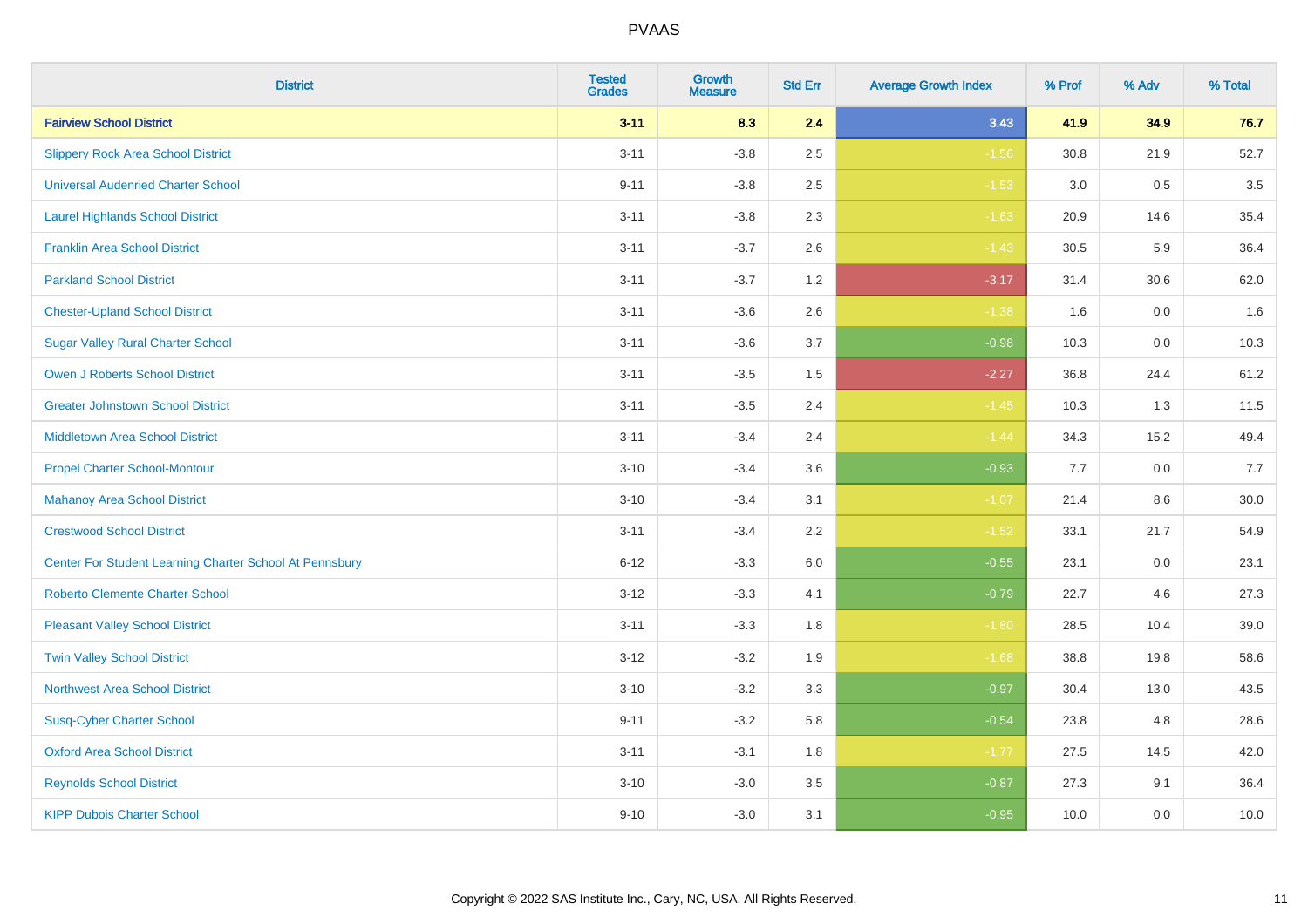| <b>District</b>                             | <b>Tested</b><br><b>Grades</b> | <b>Growth</b><br><b>Measure</b> | <b>Std Err</b> | <b>Average Growth Index</b> | % Prof | % Adv | % Total |
|---------------------------------------------|--------------------------------|---------------------------------|----------------|-----------------------------|--------|-------|---------|
| <b>Fairview School District</b>             | $3 - 11$                       | 8.3                             | 2.4            | 3.43                        | 41.9   | 34.9  | 76.7    |
| <b>Northgate School District</b>            | $3 - 11$                       | $-3.0$                          | 3.4            | $-0.85$                     | 35.6   | 6.8   | 42.4    |
| <b>Beaver Area School District</b>          | $3 - 10$                       | $-3.0$                          | 2.5            | $-1.16$                     | 25.8   | 27.8  | 53.6    |
| <b>Minersville Area School District</b>     | $3 - 11$                       | $-2.9$                          | 3.4            | $-0.86$                     | 27.4   | 9.7   | 37.1    |
| <b>Boyertown Area School District</b>       | $3 - 11$                       | $-2.9$                          | 1.4            | $-2.06$                     | 30.8   | 22.6  | 53.4    |
| <b>Bucks County Technical High School</b>   | $9 - 10$                       | $-2.9$                          | 2.2            | $-1.29$                     | 27.7   | 10.4  | 38.2    |
| <b>Rose Tree Media School District</b>      | $3 - 10$                       | $-2.8$                          | 2.1            | $-1.33$                     | 35.2   | 29.6  | 64.8    |
| <b>Carbondale Area School District</b>      | $3 - 10$                       | $-2.8$                          | 3.2            | $-0.87$                     | 27.5   | 2.9   | 30.4    |
| <b>Uniontown Area School District</b>       | $3 - 11$                       | $-2.8$                          | 3.1            | $-0.91$                     | 31.7   | 7.3   | 39.0    |
| <b>Dubois Area School District</b>          | $3 - 11$                       | $-2.8$                          | 2.0            | $-1.37$                     | 35.5   | 19.0  | 54.6    |
| <b>Tri-Valley School District</b>           | $3 - 10$                       | $-2.7$                          | 3.9            | $-0.69$                     | 31.0   | 9.5   | 40.5    |
| Hatboro-Horsham School District             | $3 - 11$                       | $-2.7$                          | 1.6            | $-1.65$                     | 27.9   | 17.9  | 45.8    |
| <b>Hollidaysburg Area School District</b>   | $3 - 11$                       | $-2.7$                          | 1.6            | $-1.64$                     | 32.6   | 15.2  | 47.8    |
| <b>Shamokin Area School District</b>        | $3 - 11$                       | $-2.6$                          | 2.5            | $-1.06$                     | 19.6   | 9.8   | 29.3    |
| <b>Nazareth Area School District</b>        | $3 - 11$                       | $-2.5$                          | 1.7            | $-1.53$                     | 29.2   | 24.6  | 53.8    |
| <b>Mount Union Area School District</b>     | $3 - 10$                       | $-2.5$                          | 2.8            | $-0.89$                     | 19.8   | 5.8   | 25.6    |
| Northwestern Lehigh School District         | $3 - 11$                       | $-2.4$                          | 2.1            | $-1.14$                     | 41.7   | 17.9  | 59.5    |
| <b>Wyomissing Area School District</b>      | $3-12$                         | $-2.4$                          | 2.6            | $-0.92$                     | 25.6   | 28.1  | 53.7    |
| <b>Southeastern Greene School District</b>  | $3 - 10$                       | $-2.3$                          | 4.4            | $-0.53$                     | 29.0   | 9.7   | 38.7    |
| <b>York Academy Regional Charter School</b> | $3 - 11$                       | $-2.3$                          | 4.4            | $-0.52$                     | 23.5   | 2.0   | 25.5    |
| <b>Conneaut School District</b>             | $3 - 12$                       | $-2.3$                          | 2.6            | $-0.91$                     | 27.4   | 9.7   | 37.1    |
| Mastery Charter School - Shoemaker Campus   | $7 - 10$                       | $-2.3$                          | 2.8            | $-0.81$                     | 10.1   | 3.7   | 13.8    |
| Northern Bedford County School District     | $3 - 11$                       | $-2.3$                          | 3.3            | $-0.69$                     | 26.2   | 16.9  | 43.1    |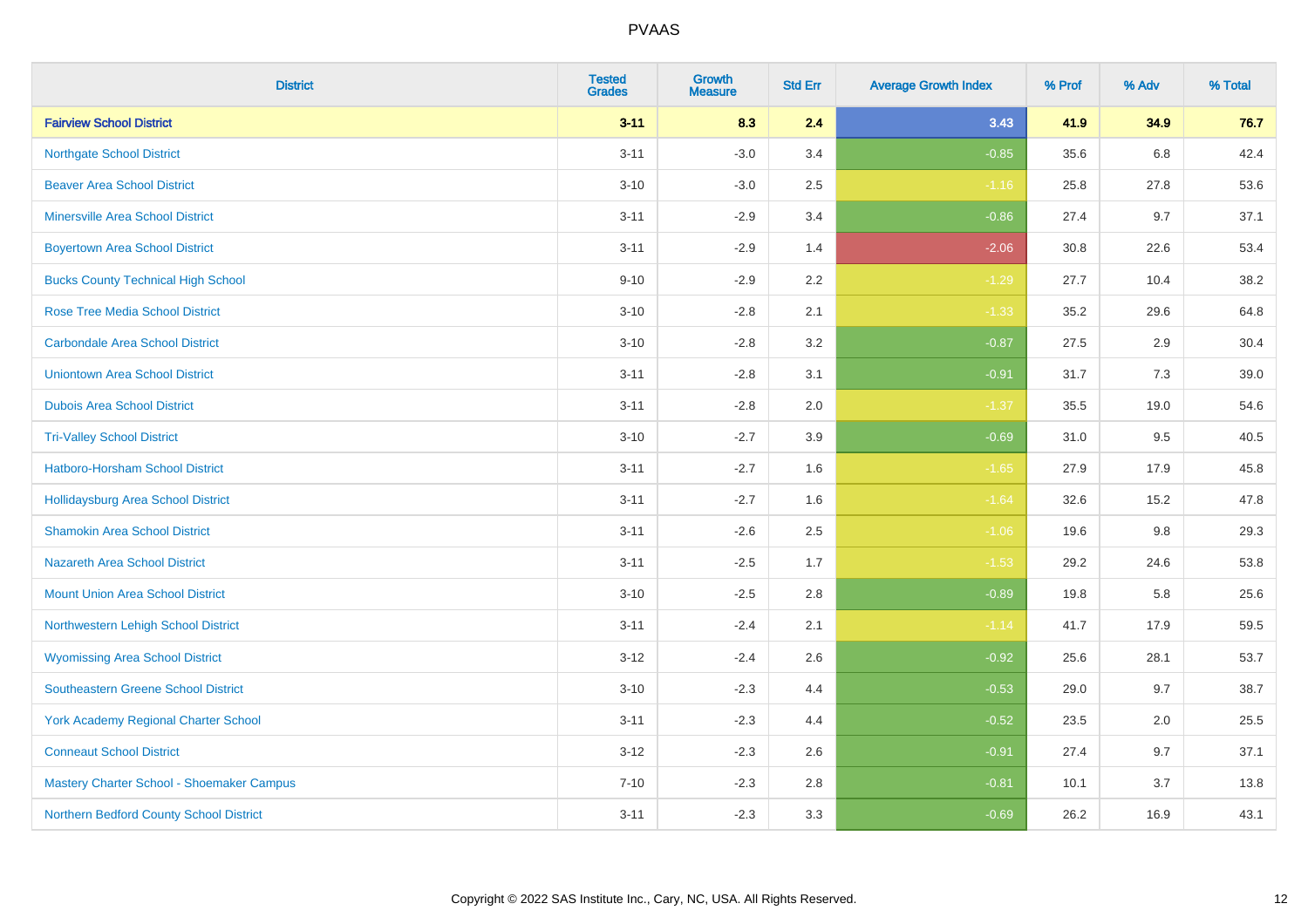| <b>District</b>                                   | <b>Tested</b><br><b>Grades</b> | <b>Growth</b><br><b>Measure</b> | <b>Std Err</b> | <b>Average Growth Index</b> | % Prof  | % Adv | % Total |
|---------------------------------------------------|--------------------------------|---------------------------------|----------------|-----------------------------|---------|-------|---------|
| <b>Fairview School District</b>                   | $3 - 11$                       | 8.3                             | 2.4            | 3.43                        | 41.9    | 34.9  | 76.7    |
| <b>West Chester Area School District</b>          | $3 - 11$                       | $-2.1$                          | 1.2            | $-1.83$                     | 36.4    | 23.2  | 59.6    |
| <b>New Brighton Area School District</b>          | $3 - 11$                       | $-2.1$                          | 3.2            | $-0.65$                     | 31.5    | 11.1  | 42.6    |
| Propel Charter School - Braddock Hills            | $3 - 11$                       | $-2.1$                          | 3.3            | $-0.63$                     | 4.8     | 3.2   | 8.1     |
| <b>Shaler Area School District</b>                | $3 - 11$                       | $-2.1$                          | 1.8            | $-1.18$                     | 32.0    | 13.0  | 45.0    |
| <b>Carlynton School District</b>                  | $3 - 11$                       | $-2.0$                          | 3.2            | $-0.62$                     | 27.9    | 5.2   | 33.1    |
| <b>Penns Manor Area School District</b>           | $3 - 12$                       | $-1.9$                          | 3.5            | $-0.55$                     | 24.2    | 3.8   | 28.0    |
| <b>Allegheny Valley School District</b>           | $3 - 11$                       | $-1.9$                          | 3.9            | $-0.48$                     | 31.8    | 11.4  | 43.2    |
| <b>Lakeview School District</b>                   | $3 - 11$                       | $-1.9$                          | 3.5            | $-0.53$                     | 41.5    | 12.3  | 53.8    |
| <b>Farrell Area School District</b>               | $3 - 11$                       | $-1.9$                          | 4.2            | $-0.44$                     | 9.3     | 11.6  | 20.9    |
| <b>Chichester School District</b>                 | $3 - 11$                       | $-1.8$                          | 4.2            | $-0.44$                     | 40.0    | 14.0  | 54.0    |
| <b>Bradford Area School District</b>              | $3 - 12$                       | $-1.8$                          | 2.3            | $-0.79$                     | 31.2    | 16.7  | 47.9    |
| <b>Forest Area School District</b>                | $3 - 11$                       | $-1.8$                          | 4.7            | $-0.37$                     | 18.9    | 15.1  | 34.0    |
| <b>Mastery Charter High School-Lenfest Campus</b> | $7 - 11$                       | $-1.8$                          | 5.8            | $-0.30$                     | 26.3    | 0.0   | 26.3    |
| <b>Albert Gallatin Area School District</b>       | $3 - 11$                       | $-1.7$                          | 2.3            | $-0.72$                     | 31.9    | 20.7  | 52.7    |
| <b>Clairton City School District</b>              | $3 - 11$                       | $-1.6$                          | 5.0            | $-0.32$                     | $3.8\,$ | 0.5   | 4.4     |
| <b>Burrell School District</b>                    | $3 - 11$                       | $-1.5$                          | 3.3            | $-0.44$                     | 27.8    | 17.7  | 45.6    |
| <b>Clearfield Area School District</b>            | $3 - 10$                       | $-1.3$                          | 3.7            | $-0.34$                     | 43.9    | 24.6  | 68.4    |
| <b>Highlands School District</b>                  | $3 - 11$                       | $-1.3$                          | 2.3            | $-0.55$                     | 32.6    | 10.5  | 43.0    |
| <b>Bangor Area School District</b>                | $3 - 12$                       | $-1.2$                          | 2.0            | $-0.60$                     | 25.8    | 12.7  | 38.5    |
| <b>Forest City Regional School District</b>       | $3 - 12$                       | $-1.2$                          | 3.6            | $-0.33$                     | 26.5    | 8.2   | 34.7    |
| <b>Lebanon School District</b>                    | $3 - 11$                       | $-1.2$                          | 1.9            | $-0.63$                     | 15.2    | 6.4   | 21.6    |
| <b>Claysburg-Kimmel School District</b>           | $3 - 11$                       | $-1.2$                          | 5.2            | $-0.22$                     | 5.0     | 0.0   | $5.0$   |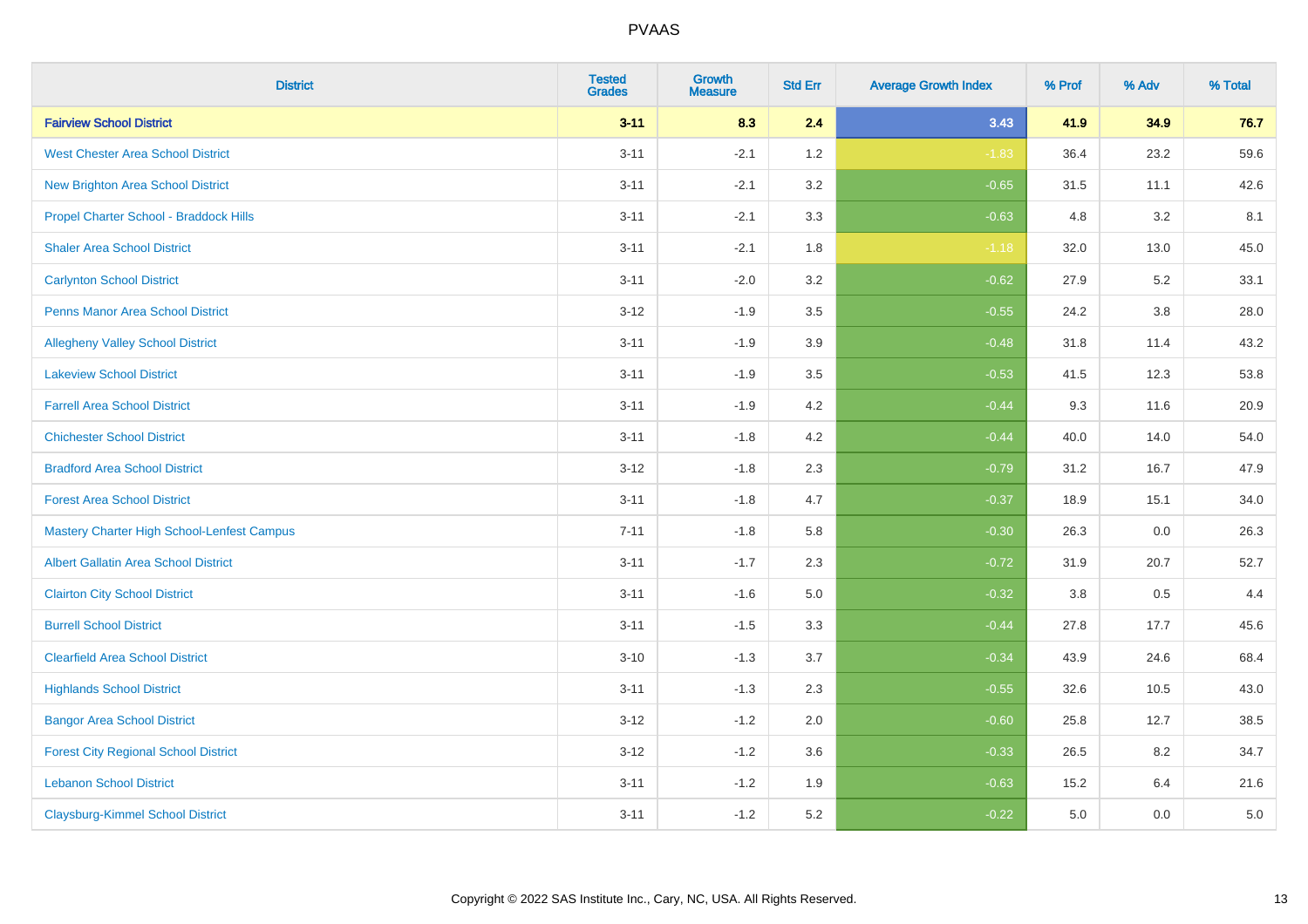| <b>District</b>                                | <b>Tested</b><br><b>Grades</b> | <b>Growth</b><br><b>Measure</b> | <b>Std Err</b> | <b>Average Growth Index</b> | % Prof | % Adv | % Total |
|------------------------------------------------|--------------------------------|---------------------------------|----------------|-----------------------------|--------|-------|---------|
| <b>Fairview School District</b>                | $3 - 11$                       | 8.3                             | 2.4            | 3.43                        | 41.9   | 34.9  | 76.7    |
| <b>Columbia Borough School District</b>        | $3 - 12$                       | $-1.1$                          | 3.6            | $-0.31$                     | 17.2   | 1.7   | 19.0    |
| <b>Ferndale Area School District</b>           | $3 - 10$                       | $-1.1$                          | 4.1            | $-0.27$                     | 21.0   | 7.9   | 29.0    |
| <b>Norwin School District</b>                  | $3 - 11$                       | $-1.1$                          | 1.6            | $-0.70$                     | 37.7   | 27.6  | 65.2    |
| <b>Evergreen Community Charter School</b>      | $6 - 11$                       | $-1.1$                          | 4.7            | $-0.23$                     | 34.6   | 26.9  | 61.5    |
| <b>Pine Grove Area School District</b>         | $3 - 11$                       | $-1.1$                          | 3.0            | $-0.36$                     | 29.5   | 14.3  | 43.8    |
| <b>Everett Area School District</b>            | $3 - 11$                       | $-1.1$                          | 3.1            | $-0.34$                     | 34.2   | 13.2  | 47.4    |
| <b>Schuylkill Valley School District</b>       | $3 - 11$                       | $-1.0$                          | 2.2            | $-0.47$                     | 29.8   | 20.2  | 50.0    |
| <b>Westmont Hilltop School District</b>        | $3 - 11$                       | $-1.0$                          | 2.8            | $-0.36$                     | 33.3   | 14.7  | 48.0    |
| <b>South Eastern School District</b>           | $3 - 11$                       | $-1.0$                          | 1.8            | $-0.55$                     | 36.4   | 17.1  | 53.5    |
| <b>Exeter Township School District</b>         | $3 - 11$                       | $-1.0$                          | 1.7            | $-0.58$                     | 27.2   | 15.6  | 42.8    |
| South Allegheny School District                | $3 - 11$                       | $-0.9$                          | 3.1            | $-0.30$                     | 23.8   | 2.5   | 26.2    |
| <b>Palmerton Area School District</b>          | $3 - 11$                       | $-0.9$                          | 2.7            | $-0.34$                     | 34.3   | 14.3  | 48.6    |
| <b>Blacklick Valley School District</b>        | $3 - 11$                       | $-0.9$                          | 3.9            | $-0.23$                     | 7.7    | 7.7   | 15.4    |
| <b>Cranberry Area School District</b>          | $3 - 12$                       | $-0.9$                          | 3.1            | $-0.29$                     | 25.5   | 9.7   | 35.2    |
| <b>MaST Community Charter School</b>           | $3 - 10$                       | $-0.9$                          | 2.5            | $-0.34$                     | 25.0   | 21.6  | 46.6    |
| <b>Lehigh Career &amp; Technical Institute</b> | $10 - 12$                      | $-0.7$                          | 6.3            | $-0.11$                     | 36.4   | 4.6   | 40.9    |
| Jeannette City School District                 | $3 - 11$                       | $-0.7$                          | 3.4            | $-0.20$                     | 26.8   | 4.1   | 30.9    |
| <b>Fort Cherry School District</b>             | $3 - 10$                       | $-0.7$                          | 3.1            | $-0.21$                     | 30.6   | 14.1  | 44.7    |
| Northern Lebanon School District               | $3 - 11$                       | $-0.7$                          | 2.3            | $-0.29$                     | 18.8   | 6.8   | 25.6    |
| South Side Area School District                | $3 - 11$                       | $-0.6$                          | 3.1            | $-0.19$                     | 24.0   | 28.0  | 52.0    |
| <b>Fairfield Area School District</b>          | $3 - 11$                       | $-0.5$                          | 3.6            | $-0.13$                     | 43.9   | 6.1   | 50.0    |
| <b>Portage Area School District</b>            | $3 - 10$                       | $-0.5$                          | 3.3            | $-0.14$                     | 27.0   | 20.6  | 47.6    |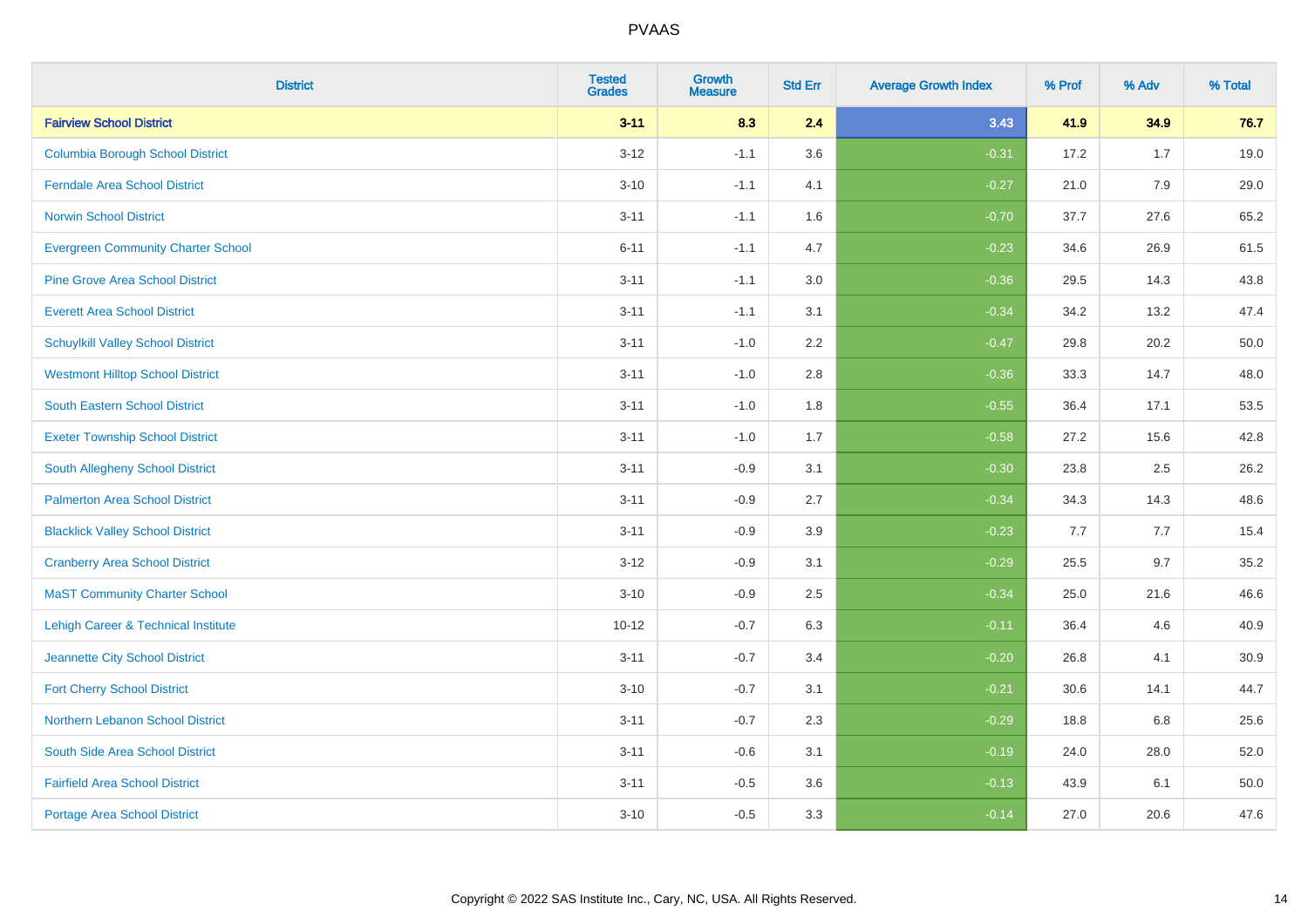| <b>District</b>                                  | <b>Tested</b><br><b>Grades</b> | <b>Growth</b><br><b>Measure</b> | <b>Std Err</b> | <b>Average Growth Index</b> | % Prof | % Adv | % Total |
|--------------------------------------------------|--------------------------------|---------------------------------|----------------|-----------------------------|--------|-------|---------|
| <b>Fairview School District</b>                  | $3 - 11$                       | 8.3                             | 2.4            | 3.43                        | 41.9   | 34.9  | 76.7    |
| <b>Otto-Eldred School District</b>               | $3 - 11$                       | $-0.5$                          | 3.5            | $-0.13$                     | 35.8   | 10.5  | 46.3    |
| <b>Brockway Area School District</b>             | $3 - 11$                       | $-0.4$                          | 3.5            | $-0.11$                     | 41.2   | 13.8  | 55.0    |
| <b>Central Greene School District</b>            | $3 - 11$                       | $-0.4$                          | 2.5            | $-0.15$                     | 27.8   | 14.8  | 42.6    |
| Northern Cambria School District                 | $3 - 11$                       | $-0.3$                          | 3.4            | $-0.09$                     | 26.5   | 1.2   | 27.7    |
| <b>Wilson Area School District</b>               | $3 - 11$                       | $-0.3$                          | 2.4            | $-0.12$                     | 35.4   | 14.6  | 50.0    |
| <b>Greencastle-Antrim School District</b>        | $3 - 11$                       | $-0.3$                          | 2.0            | $-0.14$                     | 30.9   | 22.2  | 53.1    |
| <b>Harrisburg City School District</b>           | $3 - 11$                       | $-0.2$                          | 2.0            | $-0.11$                     | 6.0    | 2.0   | 8.0     |
| <b>Freeport Area School District</b>             | $3 - 10$                       | $-0.2$                          | 2.1            | $-0.10$                     | 37.4   | 29.8  | 67.2    |
| Southern Tioga School District                   | $3 - 11$                       | $-0.1$                          | 2.8            | $-0.03$                     | 26.3   | 10.3  | 36.6    |
| <b>Warren County School District</b>             | $3 - 11$                       | $-0.1$                          | 1.6            | $-0.06$                     | 26.7   | 9.7   | 36.4    |
| <b>Penn Hills School District</b>                | $3 - 11$                       | 0.0                             | 2.4            | 0.02                        | 18.4   | 7.1   | 25.6    |
| Altoona Area School District                     | $3 - 12$                       | 0.1                             | 1.5            | 0.07                        | 29.0   | 13.8  | 42.8    |
| Community Academy Of Philadelphia Charter School | $3 - 11$                       | 0.1                             | 2.6            | 0.06                        | 9.7    | 2.6   | 12.4    |
| <b>Garnet Valley School District</b>             | $3 - 10$                       | 0.2                             | 1.7            | 0.13                        | 34.9   | 26.4  | 61.3    |
| <b>Central Columbia School District</b>          | $3 - 12$                       | 0.3                             | 2.3            | 0.12                        | 25.4   | 37.6  | 63.0    |
| <b>Ridley School District</b>                    | $3 - 12$                       | 0.3                             | 1.6            | 0.21                        | 32.0   | 10.7  | 42.6    |
| <b>Shippensburg Area School District</b>         | $3 - 11$                       | 0.5                             | 1.8            | 0.26                        | 23.5   | 22.8  | 46.3    |
| <b>Wilson School District</b>                    | $3 - 12$                       | 0.5                             | 1.5            | 0.32                        | 30.4   | 25.5  | 55.9    |
| Pennsylvania Cyber Charter School                | $3 - 11$                       | 0.6                             | 1.5            | 0.37                        | 20.8   | 8.1   | 28.9    |
| Hamburg Area School District                     | $3 - 11$                       | 0.6                             | 2.4            | 0.25                        | 28.0   | 15.5  | 43.6    |
| <b>New Foundations Charter School</b>            | $3 - 11$                       | 0.6                             | 2.2            | 0.29                        | 22.4   | 4.0   | 26.4    |
| <b>Tech Freire Charter School</b>                | $9 - 11$                       | 0.7                             | 2.5            | 0.27                        | 3.6    | 0.0   | 3.6     |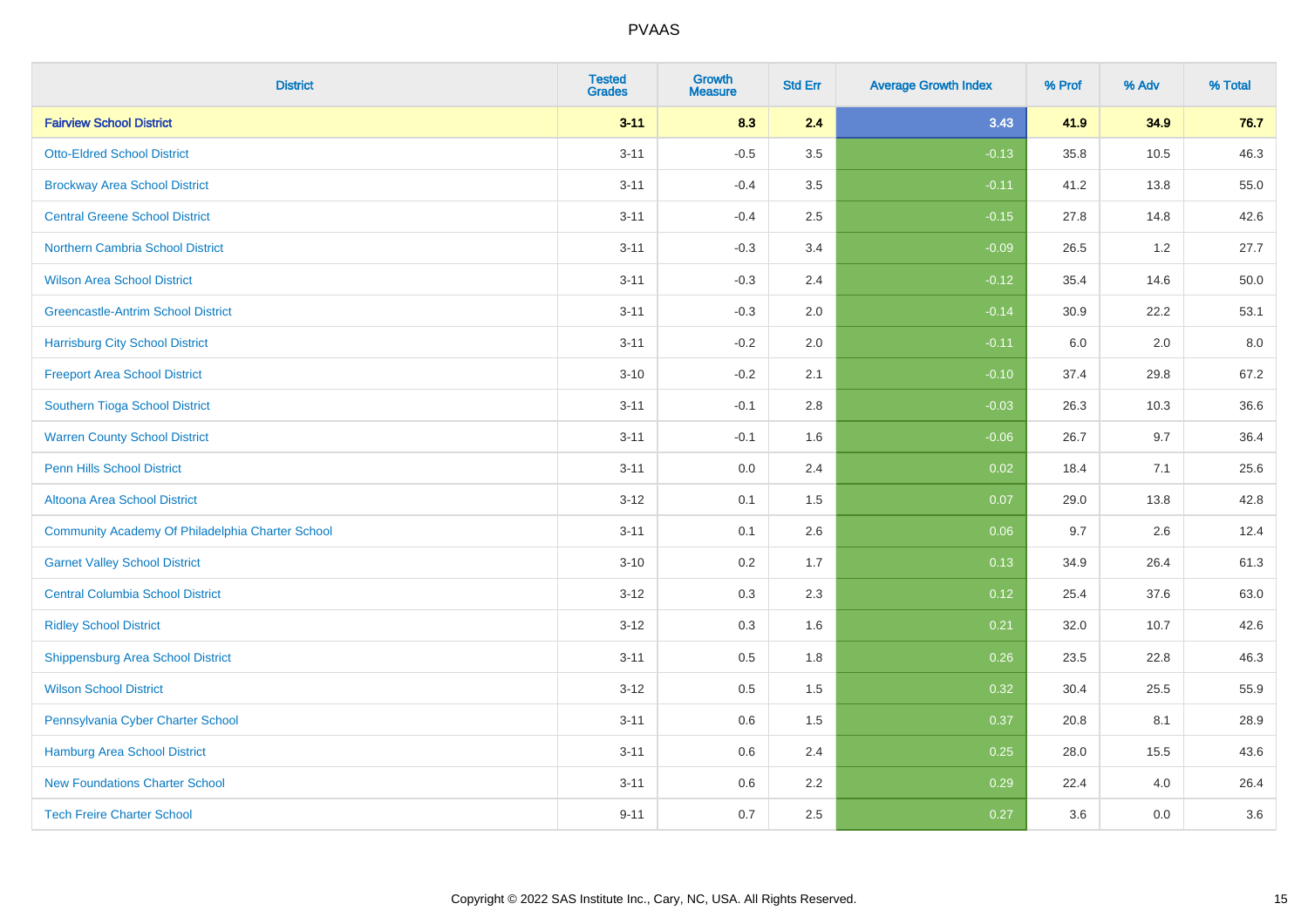| <b>District</b>                                    | <b>Tested</b><br><b>Grades</b> | <b>Growth</b><br><b>Measure</b> | <b>Std Err</b> | <b>Average Growth Index</b> | % Prof | % Adv | % Total |
|----------------------------------------------------|--------------------------------|---------------------------------|----------------|-----------------------------|--------|-------|---------|
| <b>Fairview School District</b>                    | $3 - 11$                       | 8.3                             | 2.4            | 3.43                        | 41.9   | 34.9  | 76.7    |
| <b>Jersey Shore Area School District</b>           | $3 - 11$                       | 0.7                             | 2.5            | 0.27                        | 39.3   | 13.6  | 52.9    |
| <b>Seneca Valley School District</b>               | $3 - 11$                       | 0.8                             | 1.4            | 0.54                        | 40.6   | 25.2  | 65.8    |
| <b>Marion Center Area School District</b>          | $3 - 10$                       | $0.8\,$                         | 2.9            | 0.27                        | 23.3   | 11.1  | 34.4    |
| <b>Hopewell Area School District</b>               | $3 - 11$                       | 0.8                             | 2.6            | 0.31                        | 34.5   | 12.4  | 46.9    |
| <b>Tidioute Community Charter School</b>           | $3 - 11$                       | $0.8\,$                         | 4.4            | 0.19                        | 18.1   | 6.9   | 25.0    |
| Daniel Boone Area School District                  | $3 - 12$                       | $0.9\,$                         | 1.9            | 0.46                        | 28.9   | 22.0  | 51.0    |
| <b>Abington School District</b>                    | $3 - 10$                       | 0.9                             | 1.6            | 0.57                        | 29.7   | 28.7  | 58.4    |
| <b>Upper Adams School District</b>                 | $3 - 11$                       | 0.9                             | 2.5            | 0.37                        | 33.0   | 17.0  | 50.0    |
| South Williamsport Area School District            | $3 - 10$                       | $0.9\,$                         | 3.1            | 0.31                        | 38.4   | 11.6  | 50.0    |
| <b>Bensalem Township School District</b>           | $3 - 11$                       | 1.0                             | 1.6            | 0.63                        | 24.3   | 10.7  | 34.9    |
| <b>Tulpehocken Area School District</b>            | $3 - 12$                       | 1.0                             | 4.9            | 0.20                        | 11.5   | 23.1  | 34.6    |
| <b>Wattsburg Area School District</b>              | $3 - 11$                       | 1.0                             | 2.7            | 0.36                        | 20.4   | 12.4  | 32.7    |
| <b>Annville-Cleona School District</b>             | $3 - 12$                       | 1.1                             | 2.4            | 0.45                        | 34.8   | 13.6  | 48.5    |
| <b>Upper Moreland Township School District</b>     | $3 - 11$                       | 1.1                             | 2.0            | 0.56                        | 24.8   | 26.6  | 51.3    |
| <b>North Star School District</b>                  | $3 - 11$                       | 1.1                             | 3.3            | 0.34                        | 26.2   | 20.0  | 46.2    |
| Philadelphia Electrical & Tech Charter High School | $10 - 10$                      | 1.2                             | 2.6            | 0.45                        | 0.9    | 0.0   | 0.9     |
| <b>Springfield School District</b>                 | $3 - 11$                       | 1.2                             | 1.7            | 0.69                        | 31.8   | 25.2  | 56.9    |
| <b>Penn-Delco School District</b>                  | $3 - 11$                       | 1.3                             | 1.8            | 0.75                        | 26.5   | 12.6  | 39.1    |
| <b>Brentwood Borough School District</b>           | $3 - 11$                       | 1.3                             | 3.0            | 0.44                        | 20.2   | 16.0  | 36.2    |
| <b>MaST Community Charter School II</b>            | $3 - 10$                       | 1.4                             | 3.0            | 0.45                        | 16.1   | 4.6   | 20.7    |
| <b>Oley Valley School District</b>                 | $3 - 11$                       | 1.4                             | 2.4            | 0.56                        | 37.4   | 23.9  | 61.4    |
| <b>Reach Cyber Charter School</b>                  | $3 - 11$                       | 1.4                             | 3.6            | 0.40                        | 32.9   | 15.2  | 48.1    |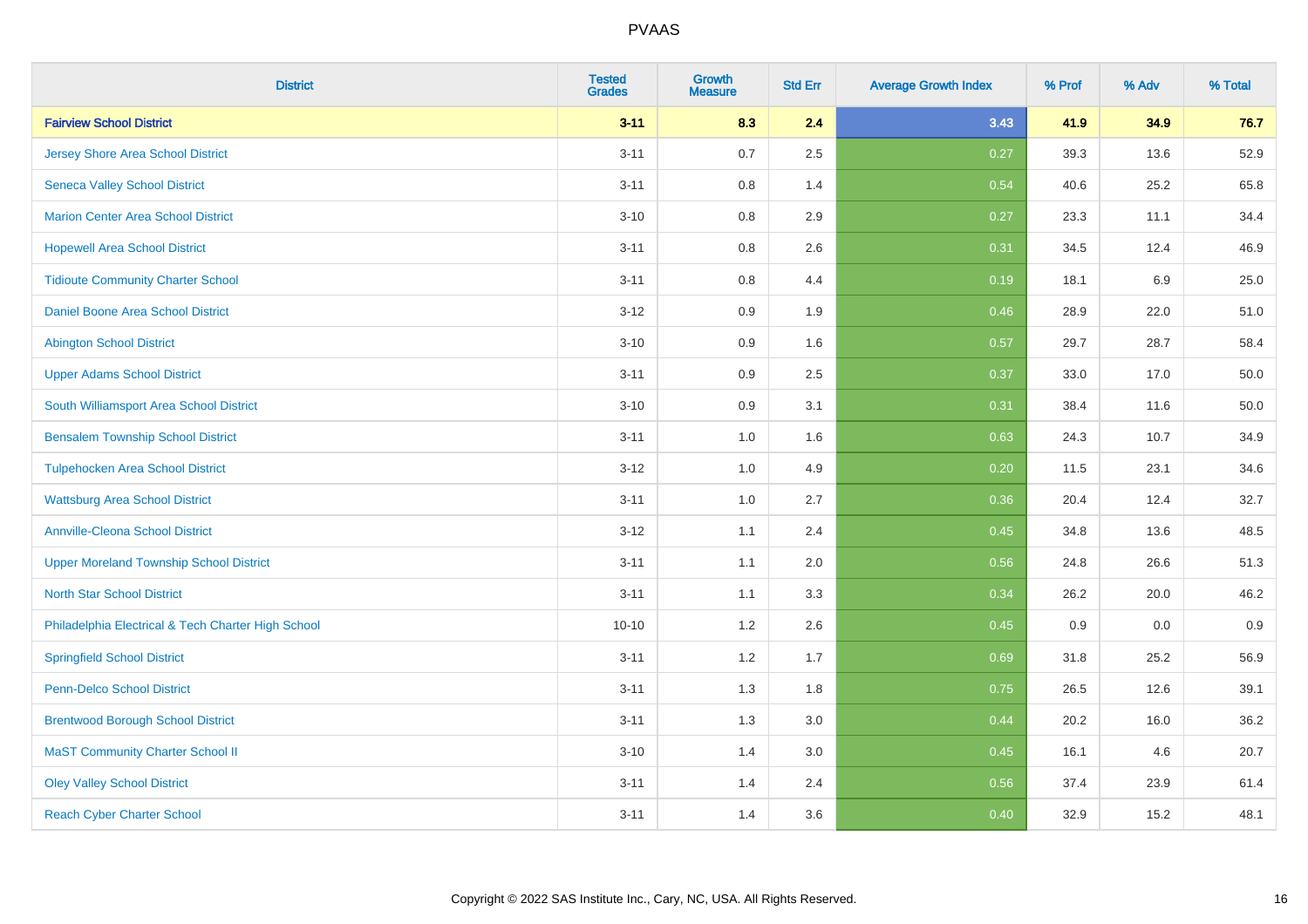| <b>District</b>                           | <b>Tested</b><br><b>Grades</b> | <b>Growth</b><br><b>Measure</b> | <b>Std Err</b> | <b>Average Growth Index</b> | % Prof | % Adv | % Total |
|-------------------------------------------|--------------------------------|---------------------------------|----------------|-----------------------------|--------|-------|---------|
| <b>Fairview School District</b>           | $3 - 11$                       | 8.3                             | 2.4            | 3.43                        | 41.9   | 34.9  | 76.7    |
| <b>Tunkhannock Area School District</b>   | $3 - 11$                       | 1.4                             | 2.0            | 0.71                        | 29.8   | 18.1  | 47.9    |
| <b>Haverford Township School District</b> | $3 - 11$                       | 1.4                             | 1.4            | 1.05                        | 36.7   | 26.3  | 63.0    |
| <b>Centennial School District</b>         | $3 - 10$                       | 1.5                             | 1.5            | 0.98                        | 23.6   | 12.4  | 36.0    |
| <b>Moon Area School District</b>          | $3 - 11$                       | 1.5                             | 1.8            | 0.86                        | 34.5   | 25.5  | 60.0    |
| <b>Avella Area School District</b>        | $3 - 12$                       | 1.6                             | 4.7            | 0.34                        | 34.8   | 7.2   | 42.0    |
| Juniata Valley School District            | $3 - 11$                       | 1.6                             | 3.2            | 0.51                        | 23.1   | 9.4   | 32.5    |
| <b>Shenango Area School District</b>      | $3 - 11$                       | 1.7                             | 3.2            | 0.52                        | 41.4   | 13.8  | 55.3    |
| <b>Lewisburg Area School District</b>     | $3 - 11$                       | 1.7                             | 2.4            | 0.72                        | 35.9   | 35.9  | 71.8    |
| <b>Forest Hills School District</b>       | $3 - 11$                       | 1.8                             | 2.5            | 0.71                        | 28.8   | 10.3  | 39.1    |
| West Jefferson Hills School District      | $3 - 11$                       | 1.9                             | 1.9            | 0.99                        | 34.8   | 27.3  | 62.1    |
| <b>Pottstown School District</b>          | $3 - 12$                       | 2.0                             | 2.2            | 0.88                        | 19.4   | 6.2   | 25.6    |
| <b>Blackhawk School District</b>          | $3 - 11$                       | 2.0                             | 2.3            | 0.87                        | 34.6   | 20.7  | 55.3    |
| <b>Bethlehem-Center School District</b>   | $3 - 10$                       | 2.1                             | 3.5            | 0.59                        | 32.3   | 4.6   | 36.9    |
| Esperanza Academy Charter School          | $4 - 11$                       | 2.1                             | 2.1            | 1.01                        | 14.2   | 3.6   | 17.8    |
| <b>Upper Dublin School District</b>       | $3 - 12$                       | 2.1                             | 1.8            | 1.19                        | 34.7   | 30.0  | 64.7    |
| <b>Solanco School District</b>            | $3 - 11$                       | 2.2                             | 1.8            | 1.18                        | 27.2   | 15.0  | 42.3    |
| <b>Mercer Area School District</b>        | $3 - 11$                       | 2.2                             | 3.1            | 0.70                        | 24.4   | 11.8  | 36.2    |
| <b>Belmont Charter School</b>             | $3 - 10$                       | 2.2                             | 3.4            | 0.64                        | 5.3    | 1.8   | $7.0$   |
| <b>West Shore School District</b>         | $3 - 12$                       | 2.2                             | 1.3            | 1.68                        | 31.8   | 15.2  | 47.1    |
| Mt Lebanon School District                | $3 - 11$                       | 2.4                             | 1.3            | 1.79                        | 39.3   | 37.4  | 76.8    |
| <b>Conestoga Valley School District</b>   | $3 - 11$                       | 2.4                             | 1.7            | 1.43                        | 35.0   | 23.5  | 58.5    |
| <b>South Western School District</b>      | $3 - 12$                       | 2.5                             | 1.7            | 1.48                        | 36.2   | 19.7  | 55.9    |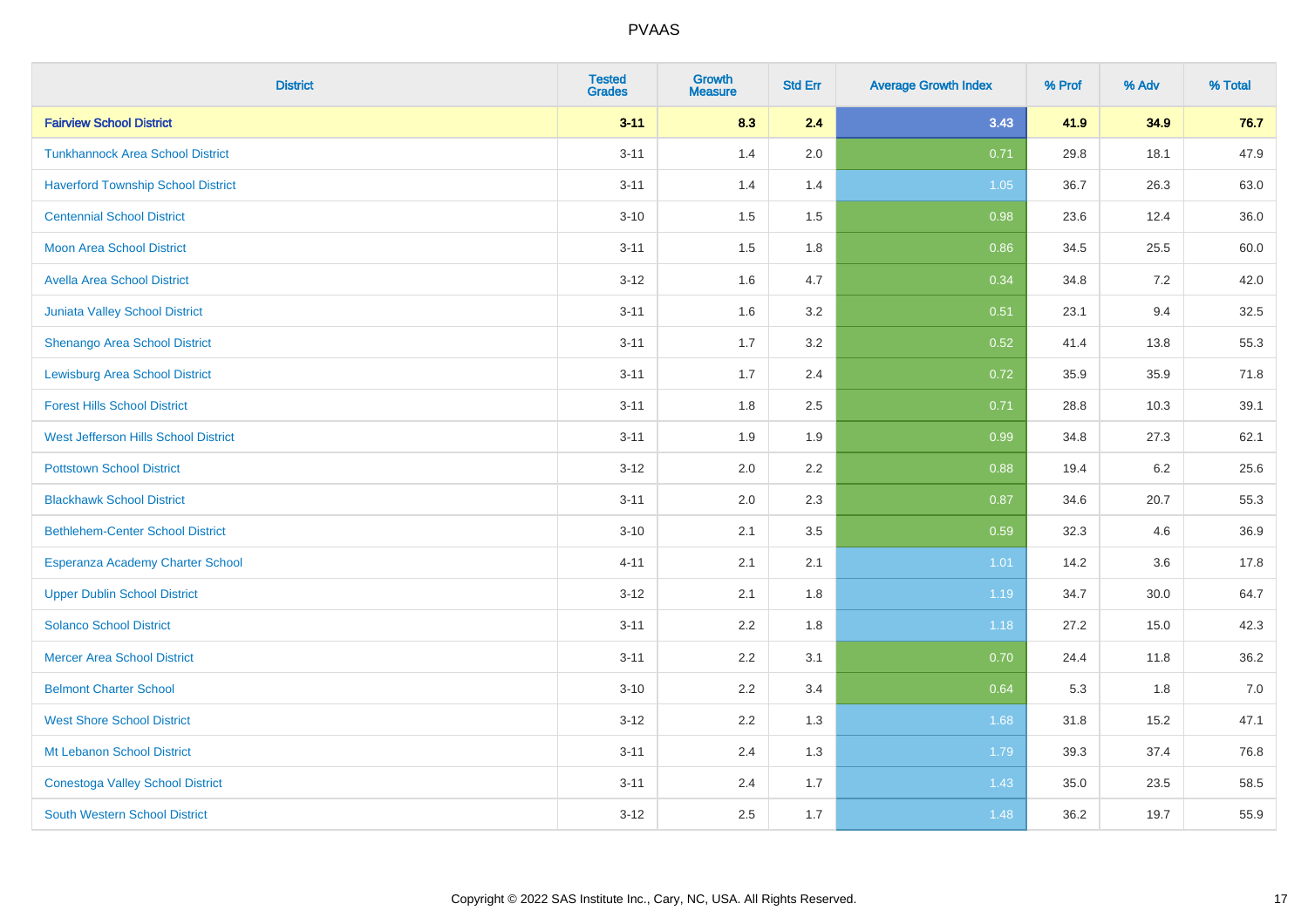| <b>District</b>                                 | <b>Tested</b><br><b>Grades</b> | <b>Growth</b><br><b>Measure</b> | <b>Std Err</b> | <b>Average Growth Index</b> | % Prof | % Adv | % Total |
|-------------------------------------------------|--------------------------------|---------------------------------|----------------|-----------------------------|--------|-------|---------|
| <b>Fairview School District</b>                 | $3 - 11$                       | 8.3                             | 2.4            | 3.43                        | 41.9   | 34.9  | 76.7    |
| <b>Bermudian Springs School District</b>        | $3 - 11$                       | 2.5                             | 2.4            | $1.05$                      | 31.8   | 23.5  | 55.3    |
| <b>Sullivan County School District</b>          | $3 - 10$                       | 2.5                             | 4.3            | 0.58                        | 43.6   | 7.7   | 51.3    |
| <b>Union School District</b>                    | $3 - 12$                       | 2.5                             | 3.7            | 0.69                        | 17.9   | 10.4  | 28.4    |
| <b>School Lane Charter School</b>               | $3 - 11$                       | 2.6                             | 3.6            | 0.72                        | 23.1   | 18.7  | 41.8    |
| <b>Williams Valley School District</b>          | $3 - 11$                       | 2.6                             | 3.7            | 0.69                        | 17.0   | 5.1   | 22.0    |
| <b>Austin Area School District</b>              | $3 - 11$                       | 2.6                             | 6.0            | 0.43                        | 25.0   | 18.8  | 43.8    |
| <b>Athens Area School District</b>              | $3 - 11$                       | 2.6                             | 2.3            | 1.11                        | 34.9   | 12.3  | 47.3    |
| <b>Perkiomen Valley School District</b>         | $3 - 11$                       | 2.7                             | 1.5            | 1.83                        | 35.0   | 25.3  | 60.3    |
| <b>Mastery Charter School - Pickett Campus</b>  | $6 - 10$                       | 2.7                             | 4.2            | 0.65                        | 20.6   | 0.0   | 20.6    |
| <b>Eastern Lancaster County School District</b> | $3 - 12$                       | 2.9                             | 3.2            | 0.91                        | 35.2   | 36.4  | 71.6    |
| <b>Ringgold School District</b>                 | $3 - 11$                       | 2.9                             | 2.2            | 1.32                        | 23.8   | 13.3  | 37.1    |
| <b>Penn-Trafford School District</b>            | $3 - 11$                       | 2.9                             | 1.8            | 1.68                        | 46.3   | 26.2  | 72.5    |
| <b>Waynesboro Area School District</b>          | $3 - 12$                       | 3.0                             | 1.8            | 1.67                        | 26.0   | 23.5  | 49.5    |
| <b>Gateway School District</b>                  | $3 - 11$                       | 3.1                             | 2.0            | 1.55                        | 35.7   | 18.5  | 54.2    |
| Northampton Area School District                | $3 - 11$                       | 3.2                             | 1.5            | 2.05                        | 29.8   | 17.9  | 47.7    |
| <b>Clarion Area School District</b>             | $3 - 11$                       | $3.2\,$                         | 3.7            | 0.88                        | 31.7   | 13.3  | 45.0    |
| North Clarion County School District            | $3 - 12$                       | 3.4                             | 4.1            | 0.83                        | 45.0   | 18.8  | 63.8    |
| <b>Fort Leboeuf School District</b>             | $3 - 11$                       | 3.5                             | 2.2            | 1.58                        | 32.0   | 16.8  | 48.8    |
| <b>Bellwood-Antis School District</b>           | $3 - 10$                       | 3.5                             | 2.8            | 1.24                        | 40.9   | 19.4  | 60.2    |
| <b>Keystone Central School District</b>         | $3 - 11$                       | 3.6                             | 1.8            | 2.04                        | 27.1   | 14.6  | 41.8    |
| <b>Western Wayne School District</b>            | $3 - 11$                       | 3.6                             | 2.6            | 1.39                        | 30.8   | 16.2  | 47.0    |
| <b>Midd-West School District</b>                | $3 - 11$                       | 3.6                             | 2.6            | 1.42                        | 28.6   | 25.0  | 53.6    |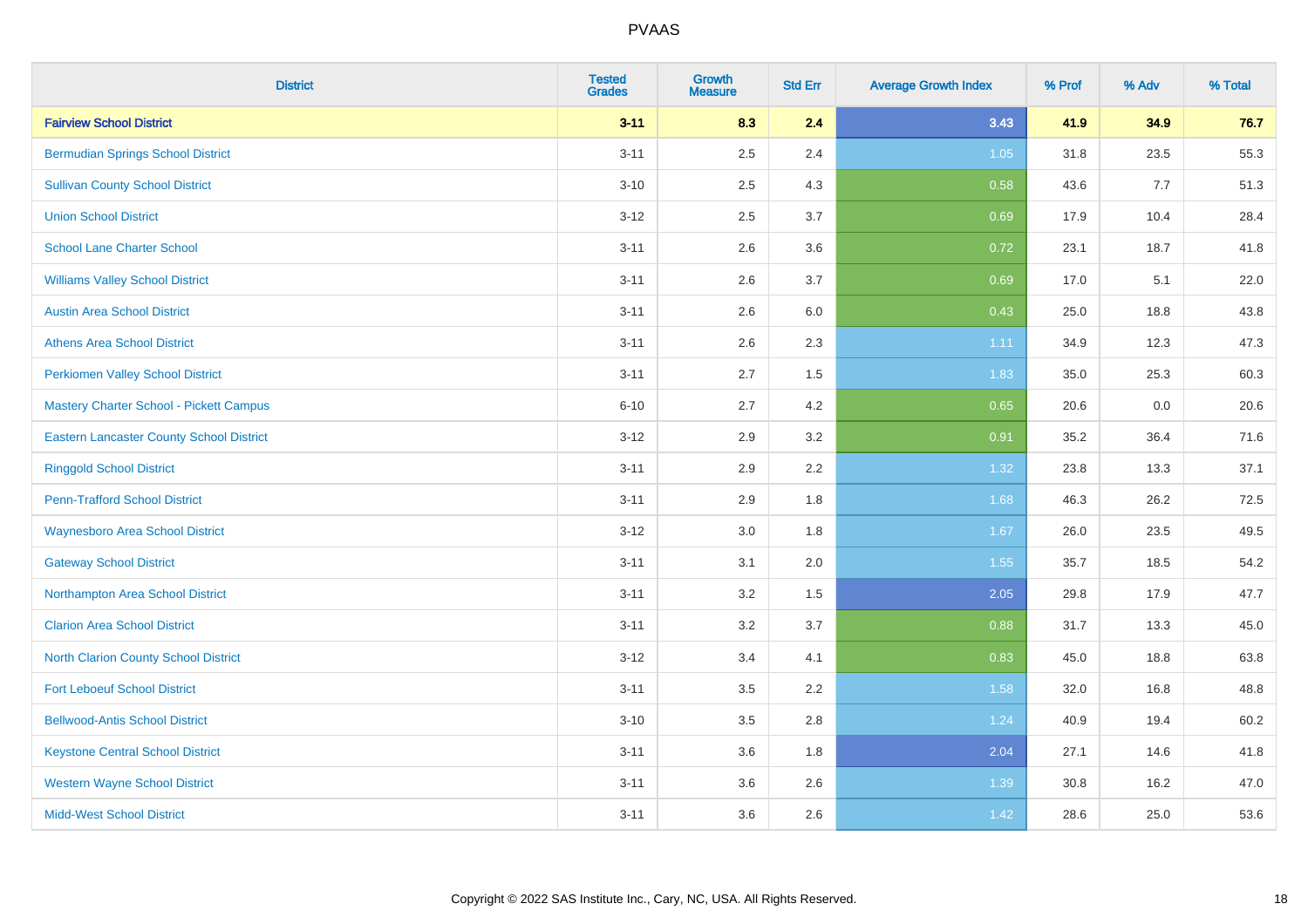| <b>District</b>                                    | <b>Tested</b><br><b>Grades</b> | <b>Growth</b><br><b>Measure</b> | <b>Std Err</b> | <b>Average Growth Index</b> | % Prof | % Adv | % Total |
|----------------------------------------------------|--------------------------------|---------------------------------|----------------|-----------------------------|--------|-------|---------|
| <b>Fairview School District</b>                    | $3 - 11$                       | 8.3                             | 2.4            | 3.43                        | 41.9   | 34.9  | 76.7    |
| <b>Sharpsville Area School District</b>            | $3 - 11$                       | 3.8                             | 3.7            | 1.04                        | 41.1   | 23.2  | 64.3    |
| <b>Newport School District</b>                     | $3 - 12$                       | 3.8                             | 3.3            | 1.17                        | 38.8   | 10.4  | 49.2    |
| Northeastern York School District                  | $3 - 11$                       | 3.8                             | 1.8            | 2.11                        | 32.7   | 21.0  | 53.7    |
| <b>Spring Grove Area School District</b>           | $3 - 11$                       | 3.9                             | 2.0            | 1.90                        | 30.0   | 23.0  | 53.0    |
| Susquehanna Township School District               | $3 - 12$                       | 3.9                             | 2.7            | 1.45                        | 19.0   | 13.1  | 32.0    |
| <b>Southeast Delco School District</b>             | $3 - 10$                       | 3.9                             | 3.5            | 1.12                        | 18.6   | 3.4   | 22.0    |
| <b>Brownsville Area School District</b>            | $3 - 12$                       | 3.9                             | 3.8            | 1.04                        | 22.0   | 8.5   | 30.5    |
| <b>Chestnut Ridge School District</b>              | $3 - 12$                       | 4.0                             | 2.9            | 1.38                        | 33.2   | 11.0  | 44.2    |
| <b>Eastern Lebanon County School District</b>      | $3 - 11$                       | 4.0                             | 2.1            | 1.89                        | 23.5   | 11.5  | 35.0    |
| Philipsburg-Osceola Area School District           | $3 - 11$                       | 4.1                             | 3.0            | 1.37                        | 22.5   | 16.2  | 38.8    |
| <b>Commonwealth Charter Academy Charter School</b> | $3 - 10$                       | 4.2                             | 1.6            | 2.68                        | 27.0   | 15.6  | 42.5    |
| <b>Bloomsburg Area School District</b>             | $3 - 10$                       | 4.3                             | 3.4            | 1.26                        | 36.5   | 20.6  | 57.1    |
| <b>Purchase Line School District</b>               | $3 - 12$                       | 4.3                             | 3.3            | 1.30                        | 32.3   | 9.0   | 41.4    |
| <b>Reading School District</b>                     | $3 - 11$                       | 4.3                             | 1.2            | 3.71                        | 16.8   | 6.0   | 22.8    |
| South Middleton School District                    | $3 - 11$                       | 4.4                             | 2.2            | 1.95                        | 31.1   | 16.4  | 47.5    |
| <b>Downingtown Area School District</b>            | $3 - 11$                       | 4.4                             | 1.1            | 4.06                        | 30.1   | 32.0  | 62.2    |
| Pennsylvania Virtual Charter School                | $3 - 11$                       | 4.4                             | 3.4            | 1.31                        | 29.8   | 21.2  | 51.0    |
| <b>Red Lion Area School District</b>               | $3 - 11$                       | 4.5                             | 1.9            | 2.31                        | 32.3   | 21.5  | 53.8    |
| <b>Mckeesport Area School District</b>             | $3 - 12$                       | 4.6                             | 2.2            | 2.14                        | 21.1   | 4.4   | 25.5    |
| <b>Central Valley School District</b>              | $3 - 10$                       | 4.7                             | 2.6            | 1.83                        | 37.8   | 18.5  | 56.3    |
| East Pennsboro Area School District                | $3 - 11$                       | 4.8                             | 2.1            | 2.26                        | 36.8   | 16.9  | 53.7    |
| <b>Conemaugh Township Area School District</b>     | $3 - 12$                       | 4.8                             | 3.5            | 1.39                        | 30.9   | 27.8  | 58.8    |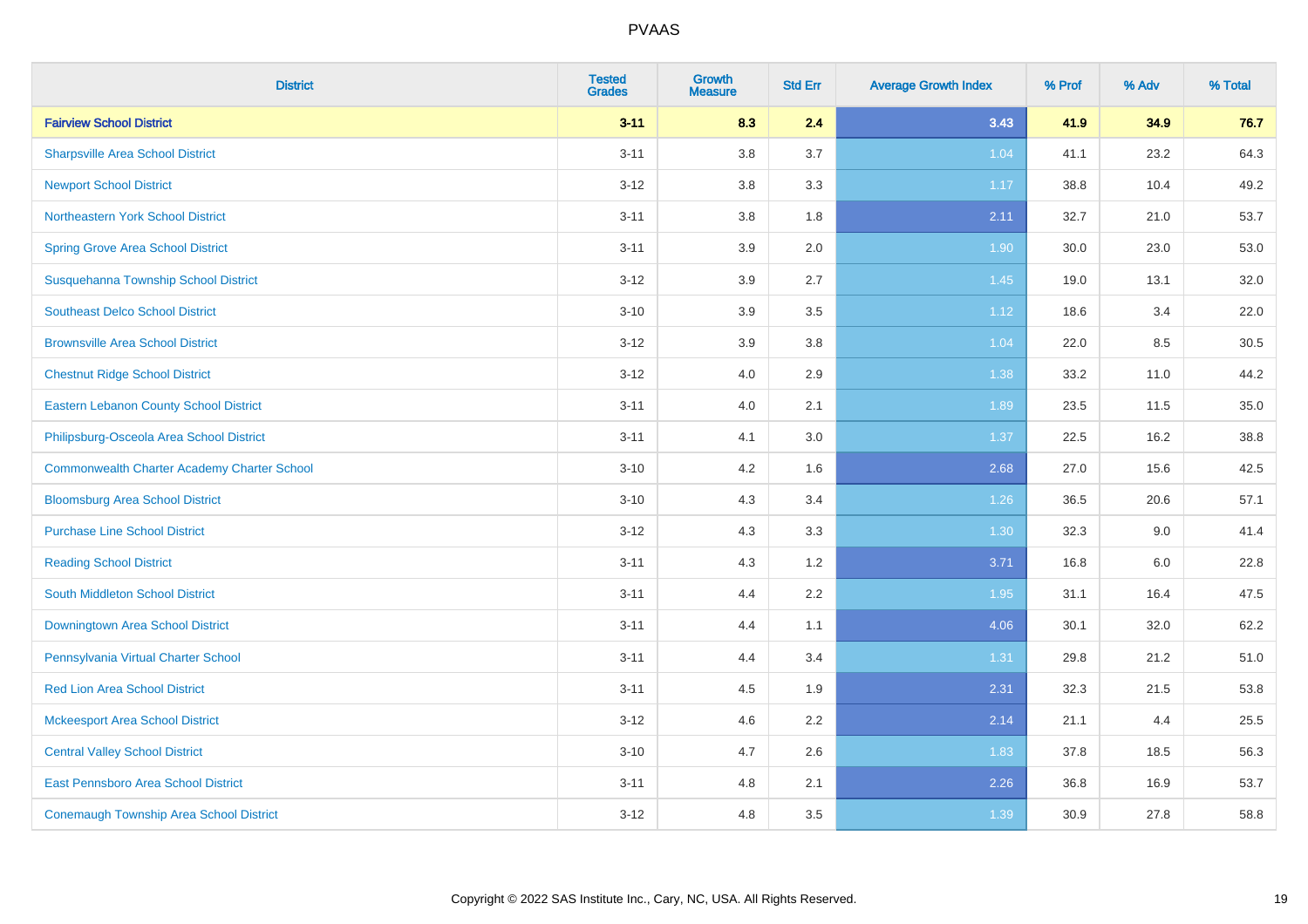| <b>District</b>                                | <b>Tested</b><br><b>Grades</b> | <b>Growth</b><br><b>Measure</b> | <b>Std Err</b> | <b>Average Growth Index</b> | % Prof | % Adv | % Total |
|------------------------------------------------|--------------------------------|---------------------------------|----------------|-----------------------------|--------|-------|---------|
| <b>Fairview School District</b>                | $3 - 11$                       | 8.3                             | 2.4            | 3.43                        | 41.9   | 34.9  | 76.7    |
| <b>Wallingford-Swarthmore School District</b>  | $3 - 10$                       | $5.0\,$                         | $2.2\,$        | 2.25                        | 33.3   | 37.1  | 70.4    |
| Johnsonburg Area School District               | $3 - 11$                       | 5.0                             | 3.9            | 1.27                        | 35.5   | 11.8  | 47.4    |
| Aspira Bilingual Cyber Charter School          | $3 - 11$                       | 5.1                             | 5.8            | 0.87                        | 4.8    | 0.0   | 4.8     |
| Hope For Hyndman Charter School                | $3 - 11$                       | 5.1                             | 5.8            | 0.88                        | 14.3   | 7.1   | 21.4    |
| <b>Lower Dauphin School District</b>           | $3 - 11$                       | 5.3                             | 1.8            | 3.03                        | 30.6   | 26.8  | 57.5    |
| <b>Great Valley School District</b>            | $3 - 11$                       | 5.4                             | 2.0            | 2.77                        | 33.8   | 33.5  | 67.3    |
| <b>Galeton Area School District</b>            | $3 - 11$                       | 5.4                             | 5.4            | 1.01                        | 33.3   | 22.2  | 55.6    |
| <b>Pennsbury School District</b>               | $3 - 11$                       | 5.6                             | 1.3            | 4.38                        | 37.7   | 27.7  | 65.4    |
| <b>Crawford Central School District</b>        | $3 - 11$                       | 5.7                             | 2.1            | 2.71                        | 26.4   | 15.8  | 42.1    |
| <b>Wyalusing Area School District</b>          | $3 - 12$                       | 5.7                             | 3.2            | 1.78                        | 38.6   | 12.9  | 51.4    |
| <b>Upper Perkiomen School District</b>         | $3 - 11$                       | 5.7                             | 1.9            | 3.04                        | 25.4   | 19.9  | 45.4    |
| <b>Sayre Area School District</b>              | $3 - 11$                       | 5.8                             | 3.2            | 1.81                        | 30.3   | 21.0  | 51.3    |
| <b>Smethport Area School District</b>          | $3 - 12$                       | 5.8                             | 3.8            | 1.52                        | 24.6   | 20.0  | 44.6    |
| <b>Brandywine Heights Area School District</b> | $3 - 11$                       | 5.8                             | 2.6            | 2.27                        | 27.7   | 28.6  | 56.2    |
| <b>Halifax Area School District</b>            | $3 - 11$                       | 5.8                             | 3.5            | 1.64                        | 32.1   | 18.9  | 50.9    |
| <b>Salisbury Township School District</b>      | $3 - 11$                       | 5.8                             | 3.6            | 1.62                        | 24.4   | 12.6  | 37.0    |
| Huntingdon Area School District                | $3 - 11$                       | 5.8                             | 2.6            | 2.28                        | 27.8   | 17.4  | 45.2    |
| <b>Donegal School District</b>                 | $3 - 12$                       | 5.9                             | 2.2            | 2.72                        | 34.1   | 23.1  | 57.2    |
| Saint Marys Area School District               | $3 - 11$                       | 6.0                             | 2.2            | 2.69                        | 35.4   | 18.3  | 53.7    |
| South Fayette Township School District         | $3 - 11$                       | 6.0                             | 1.8            | 3.33                        | 32.2   | 38.3  | 70.5    |
| <b>Hazleton Area School District</b>           | $3 - 11$                       | 6.0                             | 1.6            | 3.85                        | 20.5   | 9.0   | 29.5    |
| <b>Penncrest School District</b>               | $3 - 11$                       | 6.0                             | 1.9            | 3.24                        | 31.1   | 16.9  | 48.0    |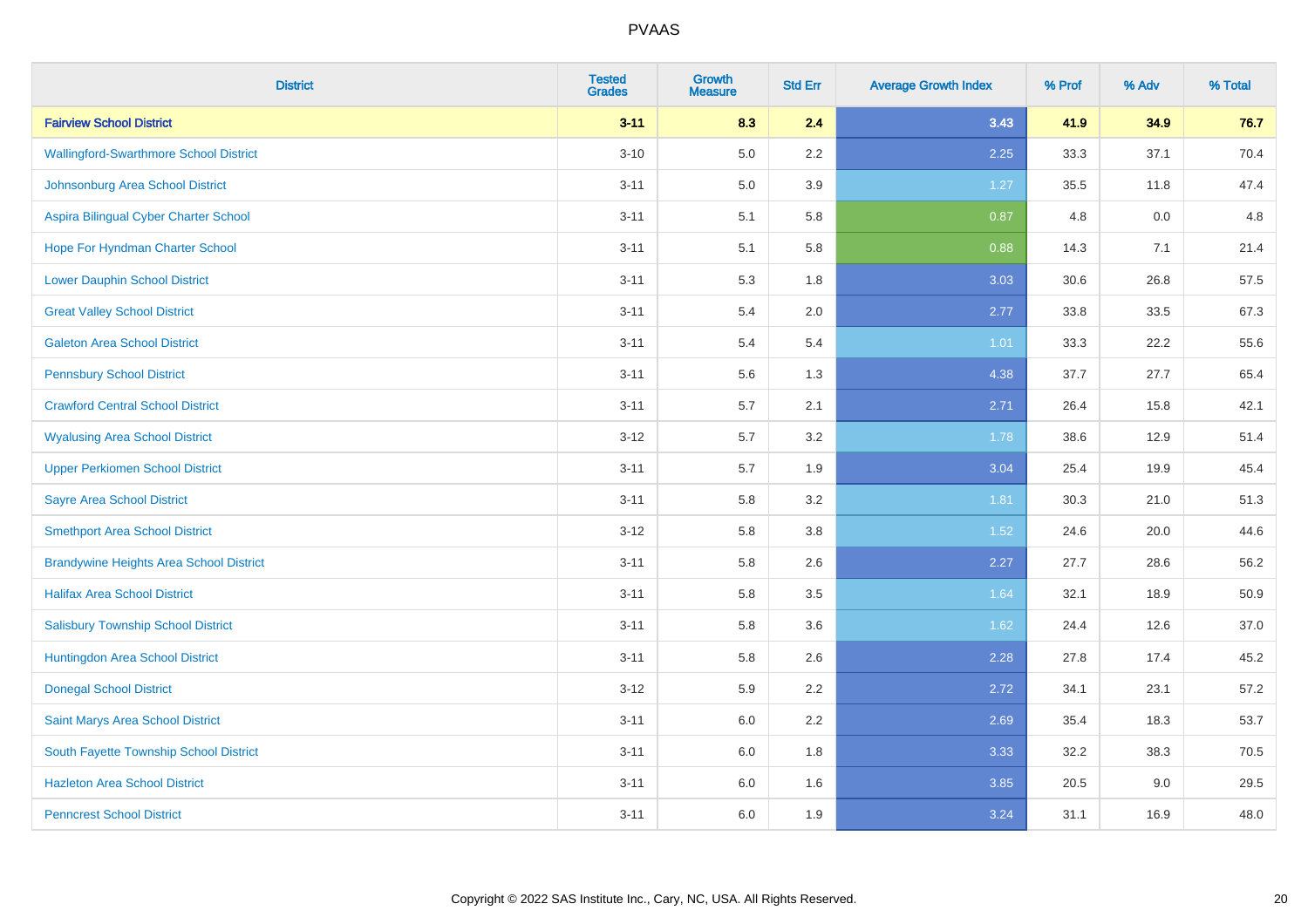| <b>District</b>                               | <b>Tested</b><br><b>Grades</b> | <b>Growth</b><br><b>Measure</b> | <b>Std Err</b> | <b>Average Growth Index</b> | % Prof | % Adv   | % Total |
|-----------------------------------------------|--------------------------------|---------------------------------|----------------|-----------------------------|--------|---------|---------|
| <b>Fairview School District</b>               | $3 - 11$                       | 8.3                             | 2.4            | 3.43                        | 41.9   | 34.9    | 76.7    |
| <b>Multicultural Academy Charter School</b>   | $9 - 11$                       | $6.0\,$                         | 3.4            | 1.77                        | 12.3   | 0.0     | 12.3    |
| Northern Lehigh School District               | $3 - 12$                       | 6.1                             | 2.5            | 2.42                        | 21.4   | 18.0    | 39.3    |
| South Butler County School District           | $3 - 10$                       | 6.3                             | 2.2            | 2.80                        | 37.8   | 19.2    | 57.0    |
| <b>United School District</b>                 | $3 - 11$                       | 6.3                             | 3.3            | 1.89                        | 38.8   | 16.3    | 55.0    |
| <b>Easton Area School District</b>            | $3 - 12$                       | 6.3                             | 1.3            | 4.91                        | 24.1   | 13.0    | 37.1    |
| <b>Bedford Area School District</b>           | $3 - 11$                       | 6.4                             | 2.4            | 2.68                        | 31.0   | 20.6    | 51.6    |
| People For People Charter School              | $3-12$                         | 6.4                             | 5.6            | 1.15                        | 2.4    | 0.0     | 2.4     |
| <b>Tamaqua Area School District</b>           | $3-12$                         | 6.5                             | 2.4            | 2.72                        | 34.3   | 17.5    | 51.8    |
| <b>Port Allegany School District</b>          | $3 - 11$                       | 6.5                             | 3.7            | 1.74                        | 26.4   | 11.3    | 37.7    |
| 21st Century Cyber Charter School             | $6 - 12$                       | 6.6                             | 2.1            | 3.16                        | 29.0   | 21.8    | 50.8    |
| <b>Mars Area School District</b>              | $3 - 10$                       | 6.6                             | 1.9            | 3.45                        | 36.7   | 32.4    | 69.1    |
| Mastery Charter School - Hardy Williams       | $3 - 11$                       | 6.6                             | 3.0            | 2.21                        | 24.7   | $1.2$   | 25.9    |
| <b>Bellefonte Area School District</b>        | $3 - 11$                       | 6.7                             | 2.0            | 3.34                        | 28.8   | 21.5    | 50.2    |
| <b>Abington Heights School District</b>       | $3 - 11$                       | 6.7                             | 1.7            | 4.00                        | 33.8   | 31.7    | 65.5    |
| Pennsylvania Distance Learning Charter School | $3 - 12$                       | $6.8\,$                         | 3.4            | 1.99                        | 19.8   | $6.2\,$ | 25.9    |
| <b>Northern Potter School District</b>        | $3 - 12$                       | 6.8                             | 4.6            | 1.48                        | 30.6   | 11.1    | 41.7    |
| Northern Tioga School District                | $3-12$                         | 6.8                             | 2.6            | 2.64                        | 25.0   | 16.9    | 41.9    |
| <b>Brookville Area School District</b>        | $3 - 11$                       | 6.8                             | 3.1            | 2.19                        | 46.1   | 14.6    | 60.7    |
| <b>Ephrata Area School District</b>           | $3 - 11$                       | 6.8                             | 1.7            | 4.08                        | 31.6   | 17.1    | 48.8    |
| <b>Muncy School District</b>                  | $3 - 11$                       | 6.9                             | 3.3            | 2.12                        | 37.6   | 18.8    | 56.4    |
| <b>William Penn School District</b>           | $3-12$                         | 7.0                             | 1.9            | 3.61                        | 14.0   | 7.2     | 21.3    |
| <b>Bentworth School District</b>              | $3 - 11$                       | 7.0                             | 3.0            | 2.36                        | 26.6   | 17.0    | 43.6    |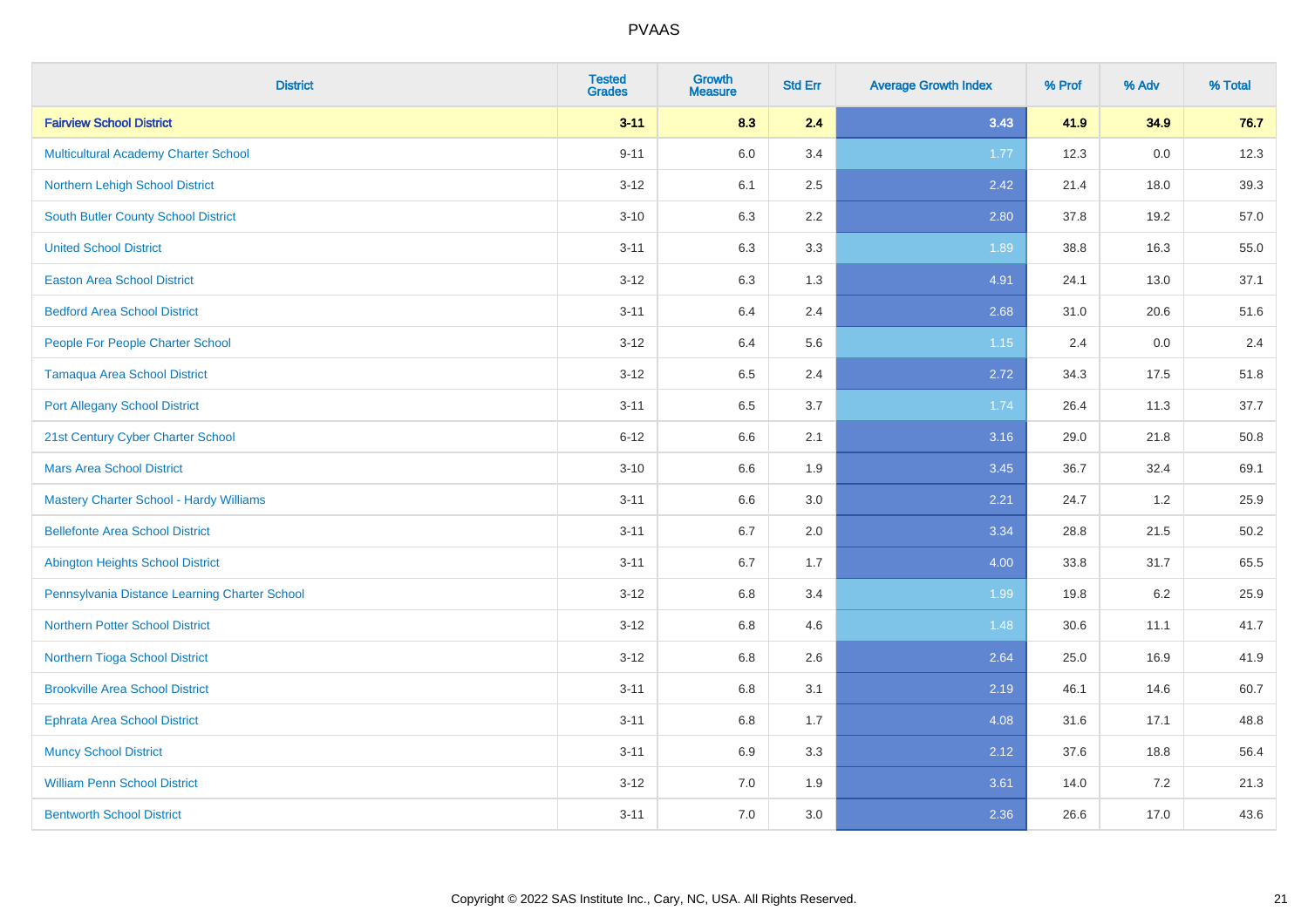| <b>District</b>                               | <b>Tested</b><br><b>Grades</b> | <b>Growth</b><br><b>Measure</b> | <b>Std Err</b> | <b>Average Growth Index</b> | % Prof | % Adv | % Total |
|-----------------------------------------------|--------------------------------|---------------------------------|----------------|-----------------------------|--------|-------|---------|
| <b>Fairview School District</b>               | $3 - 11$                       | 8.3                             | 2.4            | 3.43                        | 41.9   | 34.9  | 76.7    |
| Leechburg Area School District                | $3 - 11$                       | 7.0                             | 3.9            | 1.79                        | 37.7   | 4.9   | 42.6    |
| <b>Penn Manor School District</b>             | $3 - 11$                       | 7.1                             | 1.5            | 4.82                        | 26.7   | 20.5  | 47.2    |
| <b>Elizabethtown Area School District</b>     | $3 - 12$                       | 7.1                             | 1.7            | 4.19                        | 36.4   | 27.6  | 64.0    |
| <b>Esperanza Cyber Charter School</b>         | $3 - 11$                       | 7.1                             | 6.1            | 1.15                        | 8.8    | 2.9   | 11.8    |
| <b>Conrad Weiser Area School District</b>     | $3 - 11$                       | 7.1                             | 2.1            | 3.34                        | 28.2   | 14.4  | 42.6    |
| Dr Robert Ketterer Charter School Inc         | $6 - 12$                       | 7.1                             | 4.3            | 1.66                        | 7.3    | 1.7   | 9.0     |
| <b>Dover Area School District</b>             | $3 - 12$                       | 7.1                             | 1.9            | 3.78                        | 33.0   | 18.7  | 51.7    |
| <b>Phoenixville Area School District</b>      | $3 - 11$                       | 7.3                             | 1.8            | 3.96                        | 32.3   | 27.6  | 59.8    |
| <b>York Suburban School District</b>          | $3 - 11$                       | 7.4                             | 2.1            | 3.55                        | 24.9   | 31.2  | 56.1    |
| <b>Pennridge School District</b>              | $3 - 10$                       | 7.4                             | 1.5            | 5.10                        | 32.0   | 27.6  | 59.6    |
| <b>Hampton Township School District</b>       | $3 - 11$                       | 7.4                             | 2.0            | 3.79                        | 37.9   | 39.2  | 77.0    |
| <b>Radnor Township School District</b>        | $3 - 12$                       | 7.5                             | 1.9            | 4.03                        | 33.0   | 38.3  | 71.3    |
| <b>Stroudsburg Area School District</b>       | $3 - 11$                       | 7.5                             | 1.6            | 4.70                        | 30.4   | 18.3  | 48.7    |
| <b>Bald Eagle Area School District</b>        | $3 - 11$                       | 7.6                             | 2.5            | 3.00                        | 31.6   | 15.6  | 47.3    |
| <b>Conewago Valley School District</b>        | $3 - 12$                       | 7.6                             | 1.7            | 4.46                        | 41.3   | 19.4  | 60.6    |
| <b>Avon Grove School District</b>             | $3 - 10$                       | 7.6                             | 1.4            | 5.29                        | 33.7   | 33.2  | 67.0    |
| Juniata County School District                | $3 - 12$                       | 7.7                             | 2.0            | 3.81                        | 22.9   | 18.9  | 41.8    |
| <b>Palisades School District</b>              | $3 - 11$                       | 7.7                             | 2.9            | 2.66                        | 27.8   | 20.3  | 48.1    |
| <b>Keystone School District</b>               | $3 - 11$                       | 7.8                             | 5.7            | 1.37                        | 35.0   | 45.0  | 80.0    |
| <b>Glendale School District</b>               | $3 - 10$                       | 7.9                             | 3.5            | 2.25                        | 42.6   | 9.3   | 51.8    |
| <b>Mastery Charter School - Thomas Campus</b> | $3 - 10$                       | 7.9                             | 5.7            | 1.39                        | 12.5   | 0.0   | 12.5    |
| Pennsylvania Leadership Charter School        | $3 - 11$                       | 8.0                             | 1.9            | 4.22                        | 33.1   | 27.8  | 60.9    |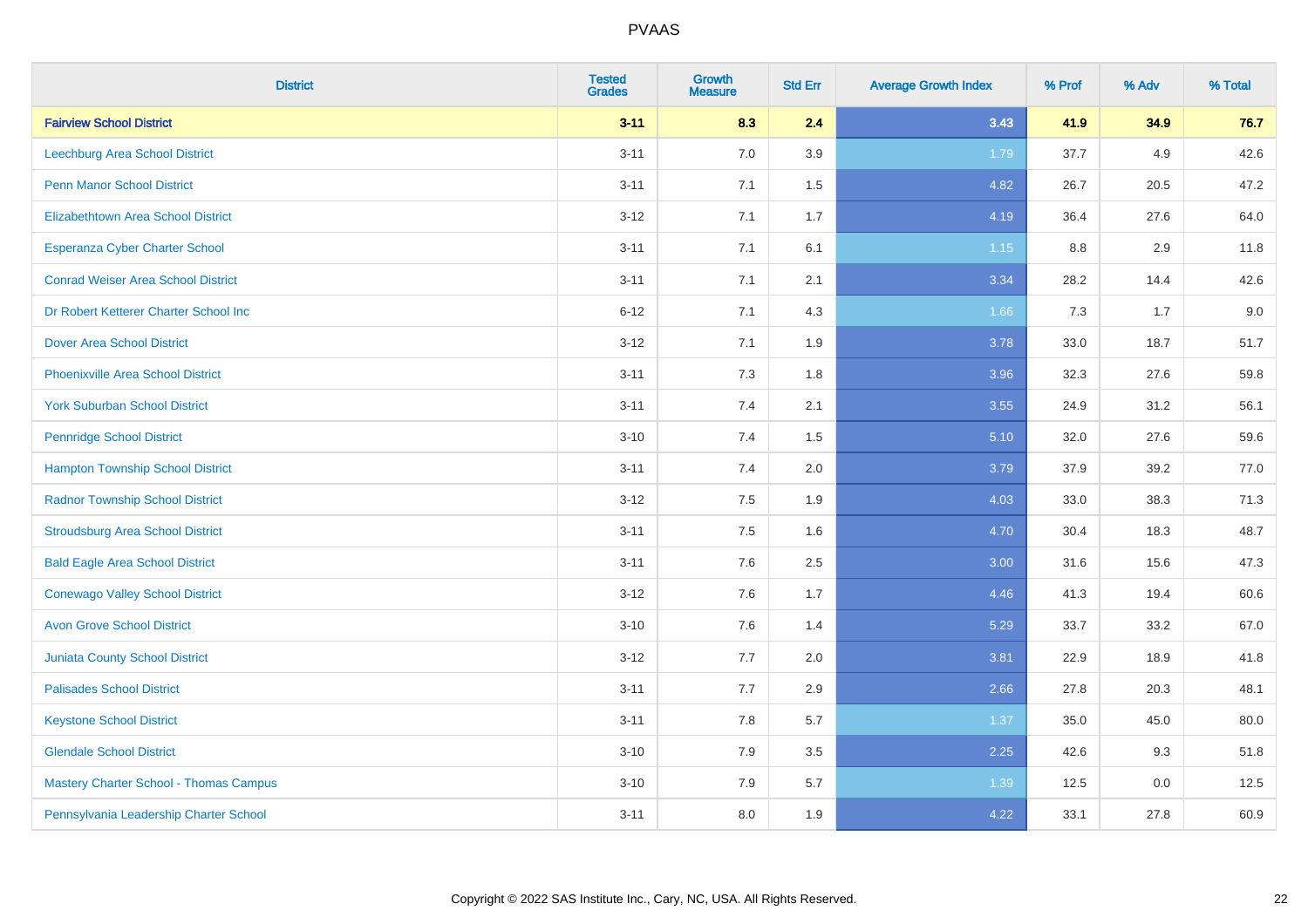| <b>District</b>                                | <b>Tested</b><br><b>Grades</b> | <b>Growth</b><br><b>Measure</b> | <b>Std Err</b> | <b>Average Growth Index</b> | % Prof | % Adv | % Total |
|------------------------------------------------|--------------------------------|---------------------------------|----------------|-----------------------------|--------|-------|---------|
| <b>Fairview School District</b>                | $3 - 11$                       | 8.3                             | 2.4            | 3.43                        | 41.9   | 34.9  | 76.7    |
| <b>Dallas School District</b>                  | $3 - 11$                       | 8.1                             | 2.1            | 3.87                        | 32.4   | 22.4  | 54.8    |
| <b>Benton Area School District</b>             | $3 - 10$                       | 8.1                             | 4.0            | 2.01                        | 35.7   | 28.6  | 64.3    |
| <b>Cornwall-Lebanon School District</b>        | $3 - 11$                       | 8.2                             | 1.6            | 5.24                        | 28.0   | 20.5  | 48.6    |
| <b>Blue Ridge School District</b>              | $3 - 11$                       | 8.3                             | 3.7            | 2.24                        | 29.6   | 9.3   | 38.9    |
| <b>Fairview School District</b>                | $3 - 11$                       | 8.3                             | 2.4            | 3.43                        | 41.9   | 34.9  | 76.7    |
| <b>Canton Area School District</b>             | $3 - 11$                       | 8.4                             | 2.9            | 2.92                        | 13.8   | 23.0  | 36.8    |
| Northern York County School District           | $3 - 11$                       | 8.4                             | 1.8            | 4.63                        | 24.3   | 23.1  | 47.4    |
| <b>Neshaminy School District</b>               | $3 - 11$                       | 8.6                             | 1.3            | 6.56                        | 31.3   | 23.9  | 55.2    |
| Oil City Area School District                  | $3 - 11$                       | 8.6                             | 2.4            | 3.56                        | 29.1   | 13.1  | 42.2    |
| <b>West Allegheny School District</b>          | $3 - 12$                       | 8.6                             | 2.0            | 4.34                        | 37.3   | 27.2  | 64.5    |
| <b>Lower Moreland Township School District</b> | $3 - 11$                       | 8.7                             | 2.0            | 4.35                        | 38.2   | 33.2  | 71.4    |
| <b>Tredyffrin-Easttown School District</b>     | $3 - 10$                       | 8.7                             | 2.4            | 3.57                        | 35.2   | 35.8  | 71.0    |
| <b>Homer-Center School District</b>            | $3 - 11$                       | 8.8                             | 3.5            | 2.53                        | 38.0   | 17.7  | 55.8    |
| <b>Kane Area School District</b>               | $3 - 10$                       | $8.8\,$                         | 2.9            | 3.07                        | 31.4   | 19.8  | 51.2    |
| <b>Wallenpaupack Area School District</b>      | $3 - 11$                       | $8.8\,$                         | 2.1            | 4.28                        | 28.5   | 18.9  | 47.4    |
| <b>East Penn School District</b>               | $3 - 11$                       | 8.9                             | 1.2            | 7.61                        | 32.8   | 26.4  | 59.2    |
| <b>Spring Cove School District</b>             | $3 - 11$                       | 9.1                             | 2.4            | 3.77                        | 31.8   | 25.4  | 57.1    |
| <b>Millcreek Township School District</b>      | $3 - 11$                       | 9.1                             | 1.4            | 6.61                        | 34.5   | 30.1  | 64.6    |
| <b>Pine-Richland School District</b>           | $3 - 11$                       | 9.3                             | 1.7            | 5.56                        | 42.3   | 35.8  | 78.1    |
| <b>Valley View School District</b>             | $3 - 11$                       | 9.3                             | 2.2            | 4.18                        | 26.6   | 23.1  | 49.7    |
| <b>Kutztown Area School District</b>           | $3 - 12$                       | 9.3                             | 2.8            | 3.34                        | 38.5   | 14.6  | 53.2    |
| <b>Apollo-Ridge School District</b>            | $3-12$                         | 9.5                             | 3.0            | 3.23                        | 34.0   | 9.4   | 43.4    |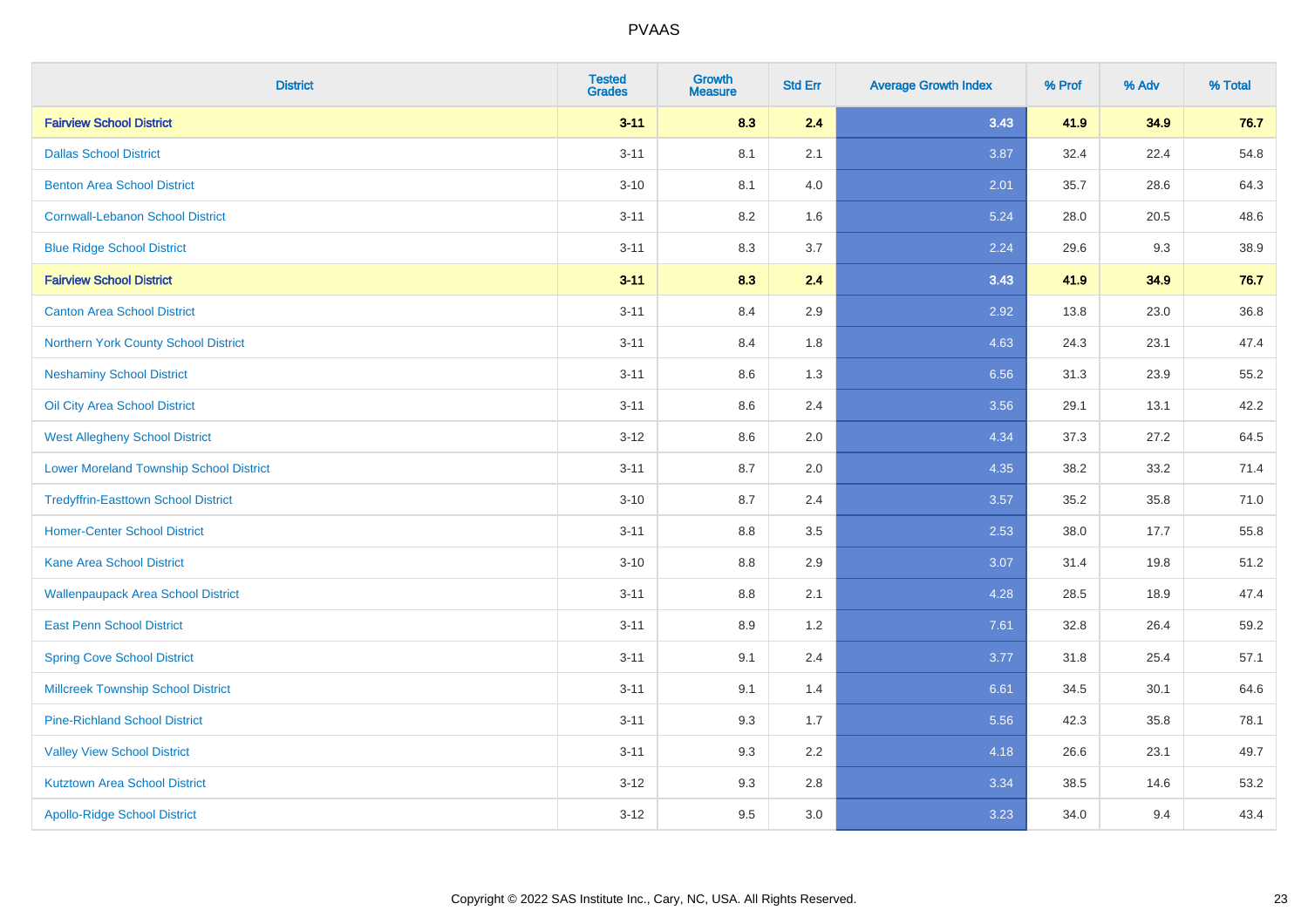| <b>District</b>                          | <b>Tested</b><br><b>Grades</b> | <b>Growth</b><br><b>Measure</b> | <b>Std Err</b> | <b>Average Growth Index</b> | % Prof | % Adv | % Total |
|------------------------------------------|--------------------------------|---------------------------------|----------------|-----------------------------|--------|-------|---------|
| <b>Fairview School District</b>          | $3 - 11$                       | 8.3                             | 2.4            | 3.43                        | 41.9   | 34.9  | 76.7    |
| <b>Avon Grove Charter School</b>         | $3 - 11$                       | 9.8                             | 3.1            | 3.18                        | 32.4   | 26.0  | 58.4    |
| <b>Armstrong School District</b>         | $3 - 11$                       | 9.8                             | 1.6            | 6.22                        | 32.8   | 24.6  | 57.4    |
| <b>Oswayo Valley School District</b>     | $3 - 12$                       | 9.9                             | 5.1            | 1.93                        | 26.5   | 44.1  | 70.6    |
| <b>Fleetwood Area School District</b>    | $3 - 10$                       | 10.4                            | 2.0            | 5.19                        | 31.7   | 25.8  | 57.5    |
| <b>Warrior Run School District</b>       | $3 - 11$                       | 10.5                            | 2.7            | 3.86                        | 34.1   | 16.8  | 50.9    |
| <b>Manheim Township School District</b>  | $3 - 12$                       | 10.9                            | 1.5            | 7.51                        | 30.9   | 31.0  | 61.9    |
| <b>Methacton School District</b>         | $3 - 11$                       | 11.0                            | 1.6            | 6.94                        | 36.0   | 33.6  | 69.6    |
| <b>West Perry School District</b>        | $3 - 11$                       | 11.0                            | 2.3            | 4.76                        | 26.9   | 20.5  | 47.4    |
| Lampeter-Strasburg School District       | $3 - 12$                       | 11.0                            | 1.9            | 5.69                        | 35.4   | 32.3  | 67.7    |
| Wilmington Area School District          | $3 - 11$                       | 11.1                            | 3.3            | 3.37                        | 29.8   | 26.2  | 56.0    |
| <b>Belle Vernon Area School District</b> | $3 - 11$                       | 11.1                            | 2.3            | 4.88                        | 31.6   | 25.4  | 57.1    |
| <b>Steel Valley School District</b>      | $3 - 11$                       | 11.1                            | 3.3            | 3.33                        | 34.8   | 10.1  | 44.9    |
| <b>Upper Darby School District</b>       | $3 - 12$                       | 11.2                            | 1.4            | 8.28                        | 23.8   | 11.8  | 35.6    |
| <b>Greenwood School District</b>         | $3 - 11$                       | 11.3                            | 3.6            | 3.14                        | 31.2   | 32.8  | 63.9    |
| <b>Franklin Regional School District</b> | $3 - 11$                       | 11.3                            | 1.8            | 6.13                        | 30.0   | 35.0  | 65.0    |
| <b>Lehighton Area School District</b>    | $3 - 11$                       | 11.4                            | 2.4            | 4.84                        | 30.5   | 24.9  | 55.3    |
| <b>Line Mountain School District</b>     | $3 - 11$                       | 11.7                            | 3.9            | 3.01                        | 40.4   | 42.3  | 82.7    |
| <b>Whitehall-Coplay School District</b>  | $3 - 11$                       | 11.8                            | 1.7            | 7.06                        | 32.3   | 21.7  | 54.0    |
| <b>Indiana Area School District</b>      | $3 - 11$                       | 12.0                            | 2.0            | 5.98                        | 30.0   | 30.4  | 60.3    |
| <b>Blue Mountain School District</b>     | $3 - 10$                       | 12.2                            | 2.1            | 5.81                        | 30.7   | 26.1  | 56.8    |
| <b>Quaker Valley School District</b>     | $3 - 11$                       | 12.2                            | 2.5            | 4.90                        | 39.5   | 26.4  | 65.9    |
| <b>Montrose Area School District</b>     | $3 - 10$                       | 12.3                            | 2.8            | 4.41                        | 37.8   | 28.9  | 66.7    |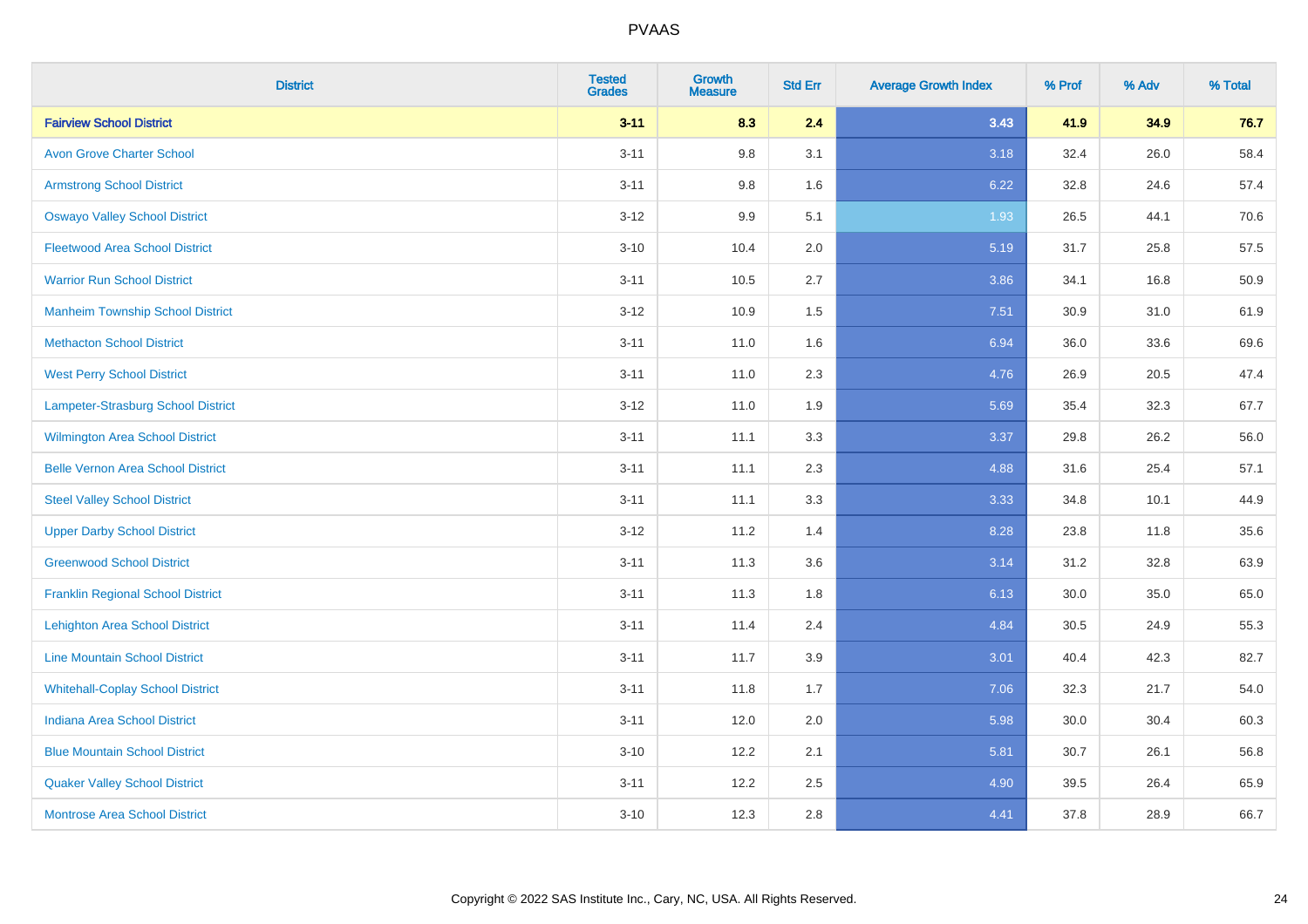| <b>District</b>                                 | <b>Tested</b><br><b>Grades</b> | Growth<br><b>Measure</b> | <b>Std Err</b> | <b>Average Growth Index</b> | % Prof | % Adv | % Total |
|-------------------------------------------------|--------------------------------|--------------------------|----------------|-----------------------------|--------|-------|---------|
| <b>Fairview School District</b>                 | $3 - 11$                       | 8.3                      | 2.4            | 3.43                        | 41.9   | 34.9  | 76.7    |
| <b>Mifflin County School District</b>           | $3 - 11$                       | 12.3                     | 1.6            | 7.69                        | 35.1   | 15.1  | 50.3    |
| <b>Cocalico School District</b>                 | $3 - 11$                       | 12.3                     | 1.9            | 6.48                        | 28.2   | 32.3  | 60.5    |
| Allegheny-Clarion Valley School District        | $3 - 10$                       | 12.3                     | 4.1            | 3.03                        | 33.3   | 19.0  | 52.4    |
| <b>Manheim Central School District</b>          | $3 - 11$                       | 12.8                     | 2.0            | 6.52                        | 27.8   | 35.4  | 63.2    |
| Pen Argyl Area School District                  | $3 - 12$                       | 12.8                     | 2.5            | 5.10                        | 28.5   | 23.8  | 52.3    |
| <b>Central York School District</b>             | $3-12$                         | 12.9                     | 1.5            | 8.64                        | 31.4   | 24.1  | 55.5    |
| <b>Laurel School District</b>                   | $3 - 11$                       | 13.0                     | 3.1            | 4.19                        | 30.3   | 15.7  | 46.1    |
| North Pocono School District                    | $3 - 11$                       | 13.1                     | 3.7            | 3.54                        | 31.4   | 33.3  | 64.7    |
| <b>Maritime Academy Charter School</b>          | $3 - 10$                       | 13.2                     | 3.1            | 4.29                        | 24.0   | 1.3   | 25.3    |
| <b>Lakeland School District</b>                 | $3 - 11$                       | 13.3                     | 2.8            | 4.80                        | 22.2   | 21.2  | 43.4    |
| <b>Tuscarora School District</b>                | $3 - 11$                       | 13.4                     | 2.2            | 6.20                        | 37.1   | 26.3  | 63.4    |
| <b>Hempfield School District</b>                | $3 - 11$                       | 13.4                     | 1.3            | 10.53                       | 29.9   | 36.8  | 66.7    |
| <b>Harbor Creek School District</b>             | $3 - 11$                       | 13.4                     | 2.3            | 5.80                        | 34.5   | 40.7  | 75.2    |
| <b>Council Rock School District</b>             | $3 - 11$                       | 13.5                     | 1.1            | 12.27                       | 32.0   | 35.4  | 67.4    |
| <b>Iroquois School District</b>                 | $3 - 11$                       | 13.6                     | 2.8            | 4.83                        | 33.3   | 16.0  | 49.4    |
| <b>Upper Saint Clair School District</b>        | $3 - 11$                       | 13.8                     | 1.8            | 7.86                        | 32.2   | 44.5  | 76.7    |
| <b>Upper Merion Area School District</b>        | $3 - 11$                       | 14.0                     | 2.0            | 7.15                        | 34.4   | 32.6  | 67.0    |
| <b>Hermitage School District</b>                | $3 - 12$                       | 14.0                     | 2.5            | 5.59                        | 34.0   | 27.0  | 61.0    |
| <b>Peters Township School District</b>          | $3 - 11$                       | 14.1                     | 1.7            | 8.16                        | 35.2   | 41.6  | 76.8    |
| Penns Valley Area School District               | $3 - 12$                       | 14.1                     | 2.6            | 5.33                        | 29.6   | 23.3  | 52.9    |
| Capital Area School for the Arts Charter School | $9 - 11$                       | 14.2                     | 4.5            | 3.13                        | 27.5   | 30.0  | 57.5    |
| <b>Agora Cyber Charter School</b>               | $3 - 11$                       | 14.6                     | 2.4            | 6.03                        | 24.7   | 19.5  | 44.2    |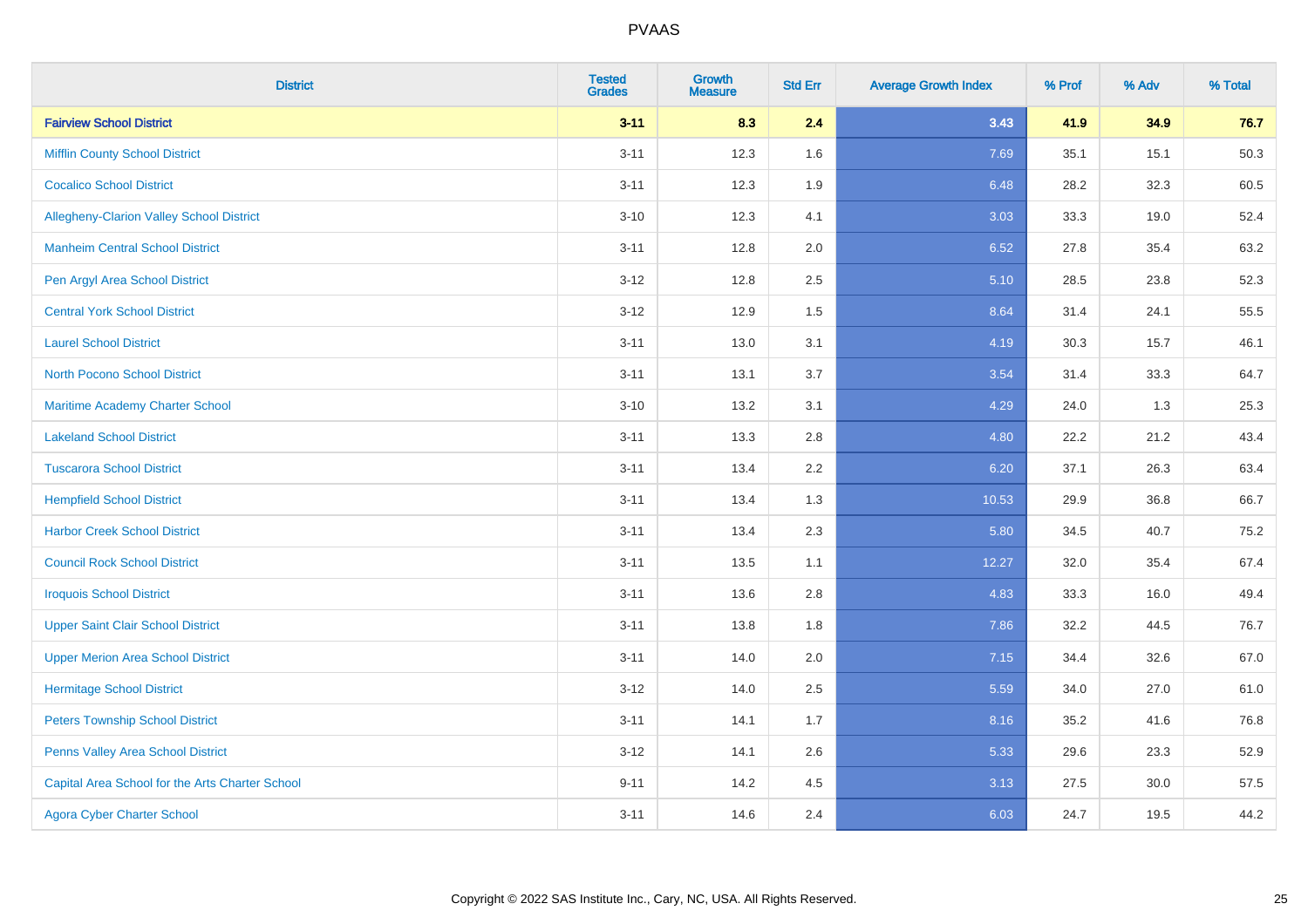| <b>District</b>                               | <b>Tested</b><br><b>Grades</b> | <b>Growth</b><br><b>Measure</b> | <b>Std Err</b> | <b>Average Growth Index</b> | % Prof | % Adv | % Total |
|-----------------------------------------------|--------------------------------|---------------------------------|----------------|-----------------------------|--------|-------|---------|
| <b>Fairview School District</b>               | $3 - 11$                       | 8.3                             | 2.4            | 3.43                        | 41.9   | 34.9  | 76.7    |
| <b>Coudersport Area School District</b>       | $3 - 11$                       | 14.8                            | 3.4            | 4.33                        | 34.7   | 28.0  | 62.7    |
| Lake-Lehman School District                   | $3 - 11$                       | 14.9                            | 2.8            | 5.34                        | 25.8   | 22.5  | 48.3    |
| <b>Southern York County School District</b>   | $3 - 11$                       | 15.5                            | 1.8            | 8.48                        | 37.6   | 29.2  | 66.8    |
| <b>Central Bucks School District</b>          | $3 - 11$                       | 15.5                            | 0.9            | 17.94                       | 34.8   | 41.4  | 76.2    |
| <b>Delaware Valley School District</b>        | $3 - 11$                       | 15.7                            | 1.6            | 9.62                        | 36.7   | 32.1  | 68.8    |
| <b>Punxsutawney Area School District</b>      | $3 - 11$                       | 15.8                            | 2.7            | 5.83                        | 18.6   | 29.0  | 47.6    |
| <b>Unionville-Chadds Ford School District</b> | $3 - 11$                       | 15.8                            | 1.7            | 9.12                        | 31.2   | 48.0  | 79.2    |
| Palmyra Area School District                  | $3 - 11$                       | 16.2                            | 1.8            | 9.02                        | 38.8   | 34.0  | 72.8    |
| <b>Upper Dauphin Area School District</b>     | $3 - 11$                       | 16.5                            | 5.1            | 3.26                        | 37.5   | 26.8  | 64.3    |
| <b>Spring-Ford Area School District</b>       | $3 - 11$                       | 16.6                            | 1.2            | 14.02                       | 30.4   | 45.3  | 75.7    |
| <b>West Branch Area School District</b>       | $3 - 11$                       | 17.0                            | 3.3            | 5.20                        | 47.1   | 19.1  | 66.2    |
| North Penn School District                    | $3 - 11$                       | 17.6                            | 1.0            | 17.53                       | 30.8   | 35.7  | 66.4    |
| <b>Fox Chapel Area School District</b>        | $3 - 11$                       | 17.6                            | 1.9            | 9.47                        | 22.9   | 52.0  | 74.9    |
| <b>Pequea Valley School District</b>          | $3 - 11$                       | 18.0                            | 3.1            | 5.74                        | 29.2   | 37.5  | 66.7    |
| North Allegheny School District               | $3 - 11$                       | 18.0                            | 1.3            | 14.25                       | 30.5   | 42.9  | 73.4    |
| <b>Danville Area School District</b>          | $3 - 11$                       | 18.4                            | 2.6            | 7.19                        | 32.0   | 46.1  | 78.1    |
| <b>Souderton Area School District</b>         | $3 - 11$                       | 18.5                            | 1.4            | 12.86                       | 39.2   | 31.2  | 70.4    |
| <b>Cumberland Valley School District</b>      | $3 - 12$                       | 18.6                            | 1.2            | 15.79                       | 31.3   | 39.2  | 70.5    |
| <b>Lower Merion School District</b>           | $3 - 11$                       | 18.9                            | 1.2            | 15.42                       | 29.4   | 48.6  | 78.0    |
| <b>Saucon Valley School District</b>          | $3 - 11$                       | 18.9                            | 2.2            | 8.48                        | 26.0   | 39.6  | 65.6    |
| <b>Berlin Brothersvalley School District</b>  | $3 - 11$                       | 19.6                            | 4.0            | 4.93                        | 28.3   | 41.3  | 69.6    |
| <b>Dallastown Area School District</b>        | $3 - 11$                       | 19.9                            | 1.4            | 14.14                       | 36.8   | 34.2  | 71.0    |